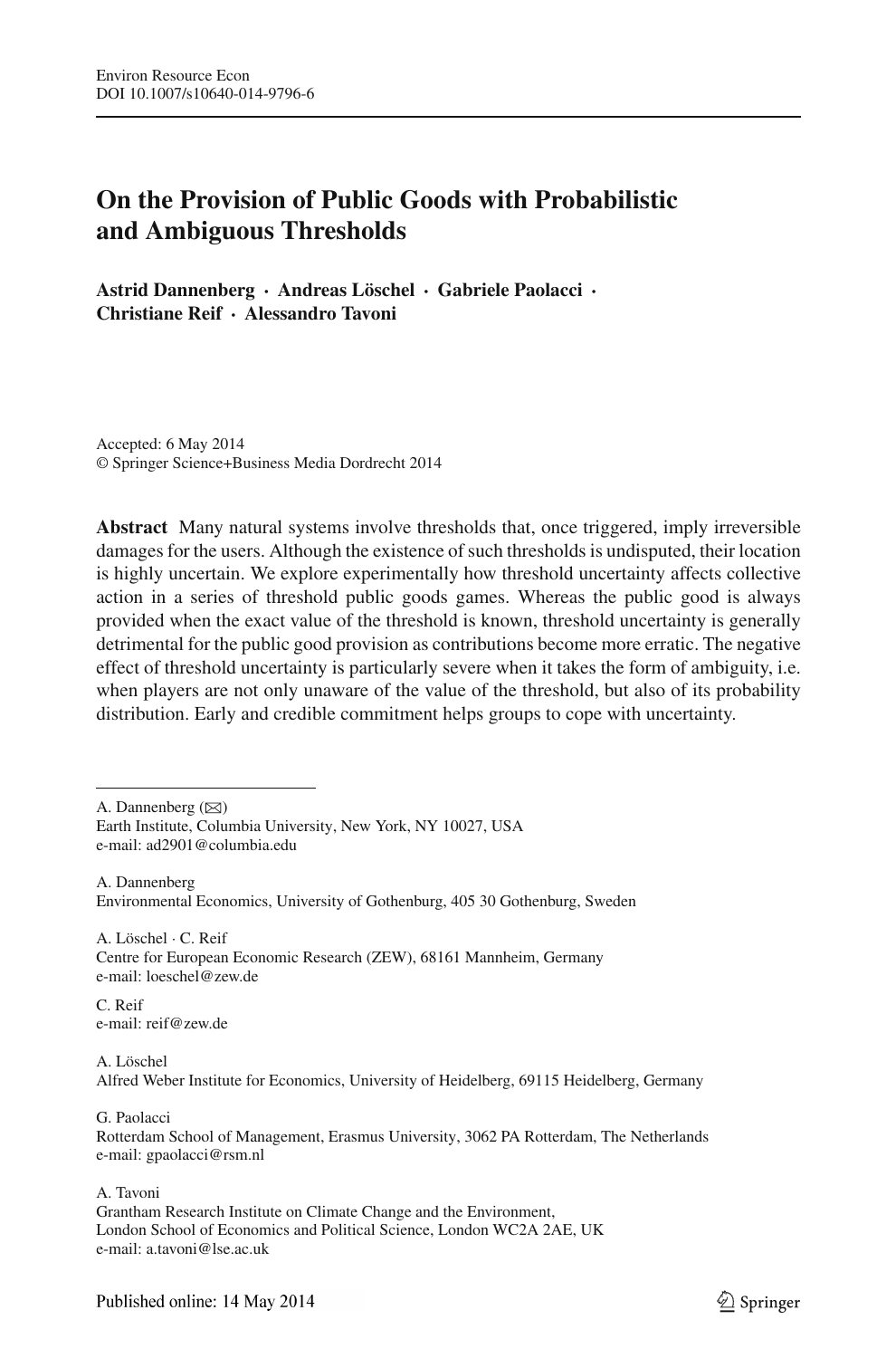**Keywords** Cooperation · Experiment · Public good · Threshold uncertainty · Ambiguity

**JEL Classification** C72 · C92 · H41 · Q54

## **1 Introduction**

Individuals and groups often find themselves in the need to cooperate to avoid negative outcomes for all. Yet, they often lack precise information about how much effort is needed to prevent those adverse outcomes. The scientific literature offers striking examples of uncertainty of this kind, with anthropogenic environmental changes threatening to trigger irreversible damages and societies being unaware of the critical thresholds. Critical areas such as climate change, biodiversity loss, fish stocks, ocean acidification, global freshwater, or land use change have been identified as involving "planetary boundaries" that if crossed would lead to unacceptable environmental change [\(Rockström et al. 2009;](#page-18-0) [Barnosky et al. 2012\)](#page-17-0). It is very difficult, if not impossible, to identify the location of these thresholds. For example, climate tipping points, such as the collapse of the Atlantic Thermohaline Circulation and the rapid melting of the Greenland ice sheet, are inherently uncertain due to the complexity of th[e climate system and the presence of numerous feedback and interaction effects \(](#page-17-1)Alley et al. [2003](#page-17-1); [Kriegler et al. 2009;](#page-18-1) [Lenton et al. 2008](#page-18-2)). Some studies have attempted to define a range for critical climate thresholds in terms of mean global temperature [\(Lenton et al.](#page-18-2)  $2008$ ) or atmospheric  $CO<sub>2</sub>$  concentrations [\(Rockström et al. 2009\)](#page-18-0) but those ranges tend to be uncertain themselves. The potentially disastrous and irreversible consequences have led to widespread political consensus about the urge of avoiding such thresholds. However, the inherent uncertainty surrounding the magnitude of the required effort may adversely affect the willingness and ability to pursue the ensuing collective goals.

In this work, we explore the effect of threshold uncertainty on agents' cooperation to prevent a collective damage in an experimental setting. Our experiment involves a number of threshold public goods games which vary in the degree of uncertainty about the threshold. In a typical threshold public goods game, each player in a group receives an endowment and decides how much of it to contribute to a public good. If the aggregate contribution exceeds a certain threshold, the public good is provided and each player receives a fixed amount of money, no matter how much he or she has contributed to the public good (for a review see [Croson and Marks 2000\)](#page-17-2). Threshold public goods games have been studied theoretically for decades, and it is known that, different from linear public goods games, Pareto-efficient out[comes are supportable as Nash equilibria](#page-18-3) [\(Bagnoli and Lipman 1989;](#page-17-3) Palfrey and Rosenthal [1984\)](#page-18-3). Uncertain thresholds, however, can restore the free-riding incentives and lead to Pareto-inefficient equilibria [\(Barrett 2013;](#page-17-4) [McBride 2006;](#page-18-4) [Nitzan and Romano 1990](#page-18-5); [Suleiman 1997](#page-18-6)).

Experimental studies have tried to shed further light on how threshold uncertainty affects cooperative outcomes, primarily in the context of discrete public goods (e.g. [Au 2004](#page-17-5); [Suleiman et al. 2001](#page-18-7); [McBride 2010](#page-18-8); [Wit and Wilke 1998](#page-18-9)) and common pool resources (e.g. [Gustafsson et al. 1999](#page-17-6), [2000;](#page-17-7) [Rapoport et al. 1992](#page-18-10)). These experiments suggest that uncertainty makes cooperation harder.<sup>1</sup> Earlier studies on common pool resources have shown that a bias in the perception of uncertainty can cause collective action to fail; the more uncertain

<span id="page-1-0"></span><sup>&</sup>lt;sup>1</sup> Our paper is also related to the experimental literature on linear public goods games involving uncertainty about t[he marginal benefits of the public good](#page-18-12) [\(Gangadharan and Nemes 2009](#page-17-8)[;](#page-18-12) [Levati et al. 2009](#page-18-11); Levati and Morone [2013](#page-18-12)). Most of these experiments report negative effects of risky or ambiguous marginal benefits on public goods contributions as compared to certain benefits.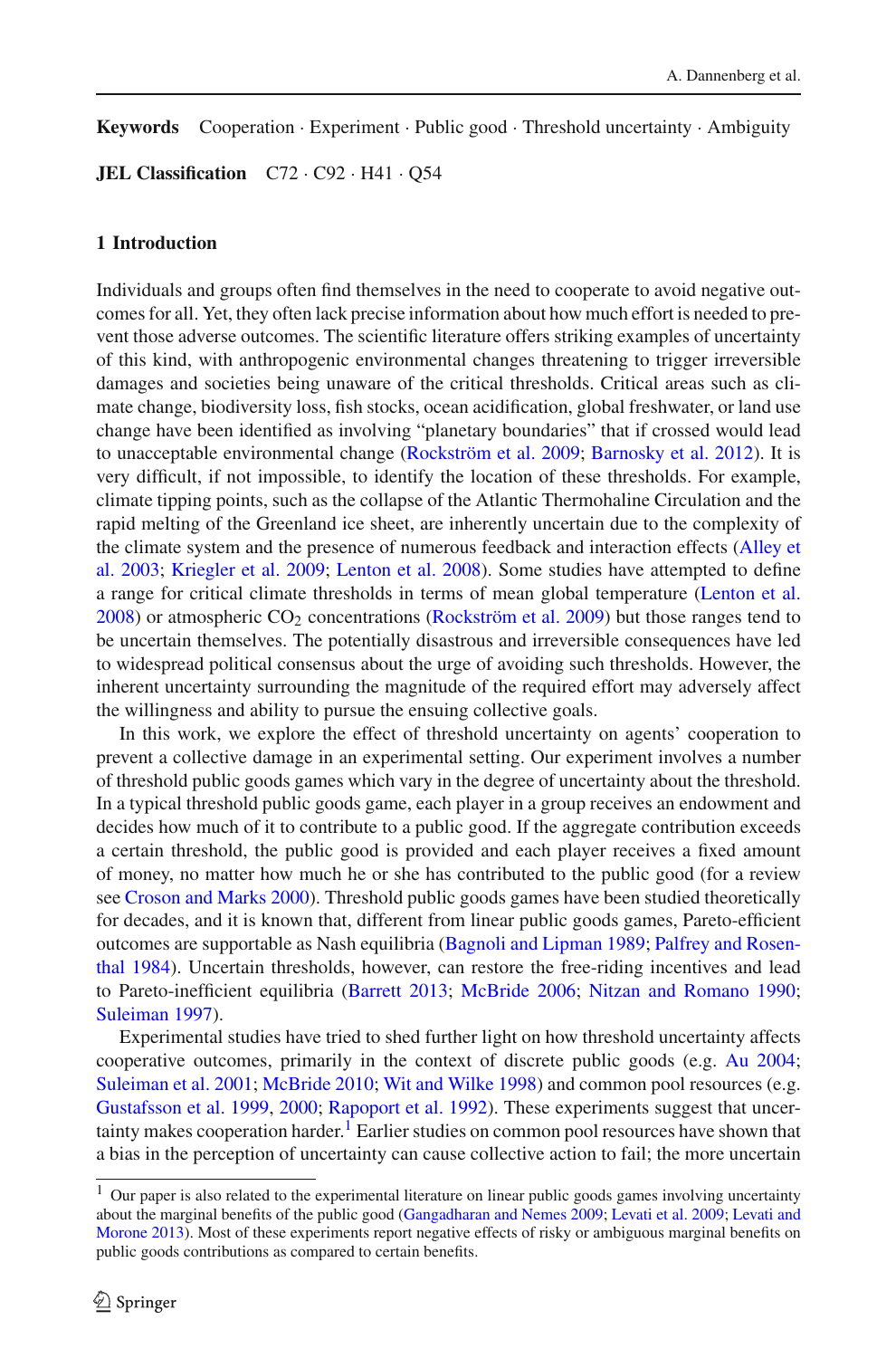people are regarding the size of the available resource, the more likely they are to overestimate the size and so to overharvest the resource. One explanation for this bias is that people perceive the variability and central tendency of a probability distribution to be positively correlated [\(Rapoport et al. 1992\)](#page-18-10). Other explanations include an optimism bias and an egoism bias [\(Gustafsson et al. 1999,](#page-17-6) [2000](#page-17-7)). More recent experiments with a special focus on climate tipping points have shown that incentives to free-ride can cause collective action to collapse even in the absence of such biases [\(Barrett and Dannenberg 2012,](#page-17-9) [2014](#page-17-10)).<sup>[2](#page-2-0)</sup>

These previous studies on the effect of threshold uncertainty have modeled uncertainty as risk, i.e. as a known probability distribution over a range of possible threshold values. Uncertainty was manipulated by changing the width of the threshold range. However, in the real world, agents sometimes even lack information about the probability distribution of the threshold that needs to be reached for the public good to be provided or a public bad to be avoided. In this work, we study whether uncertainty in the threshold probability distribution affects collective outcomes above and beyond uncertainty regarding its value. To the best of our knowledge, this is the first study that investigates *ambiguous* thresholds. The debate on the distinction between risk (known probability distribution) and ambiguity (unknown probability distribution) has a long theoretical tradition [\(Knight 1921\)](#page-18-13). Since the formulation of the Ellsberg paradox [\(Ellsberg 1961\)](#page-17-11), researchers have explored extensively individuals' attitudes and behavioral responses toward ambiguity, typically revealing aversion to situations in which probabilities are unknown (see [Camerer and Weber 1992](#page-17-12) for a review). $3$ 

In our laboratory experiment, we compared how collective action in a threshold public goods game was affected by whether the provision threshold was known or not. In particular, we employed two different forms of threshold uncertainty: Whereas one experimental treatment involved *risk*, as the threshold was operationalized as a random variable with known probability distribution, the other treatment involved *ambiguity*, as also the probability distribution of the threshold was unknown.

A prominent goal of our study is to reproduce those real-world setups in which agents such as individuals or communities need to act collectively in order to prevent an undesirable event. Accordingly, our setup deviates from traditional threshold public goods games in three important ways. First, players contribute to the common account not to realize a gain but to avoid a loss. If the group contribution does not reach a certain amount of money, all members lose almost all of their remaining endowments. Second, the provision of the public good is sequential, as the assessment of the group effectiveness in preventing the public bad is carried out only after multiple stages of contributions. This allows us to examine how players react to their fellows' behavior under different uncertainty configurations. Third, there is a simple possibility to communicate, as players can propose a non-binding target for the collective contribution before they choose their individual contributions. The experimental literature on threshold uncertainty has in large part ignored the effects of communication and rather focused on *tacit* coordination. However, decision-makers in reality can, and often do, communicate.

<span id="page-2-0"></span><sup>&</sup>lt;sup>2</sup> [For](#page-17-13) [the](#page-17-13) [effects](#page-17-13) [of](#page-17-13) [uncertainty](#page-17-13) [in](#page-17-13) the [context](#page-17-13) of [climate](#page-17-13) [change](#page-17-13) [mitigation](#page-17-13) [versus](#page-17-13) [adaptation,](#page-17-13) [see](#page-17-13) Alpizar et al. [\(2011\)](#page-17-13), [Hasson et al.](#page-17-14) [\(2010,](#page-17-14) [2012\)](#page-17-15).

<span id="page-2-1"></span><sup>&</sup>lt;sup>3</sup> Experimental investigations have shown that the fourfold pattern of risk attitude (risk aversion for gains and risk seeking for losses at high probability, and risk seeking for gains and risk aversion for losses at low probability) also extends to ambiguity [\(Di Mauro and Maffioletti 2004\)](#page-17-16).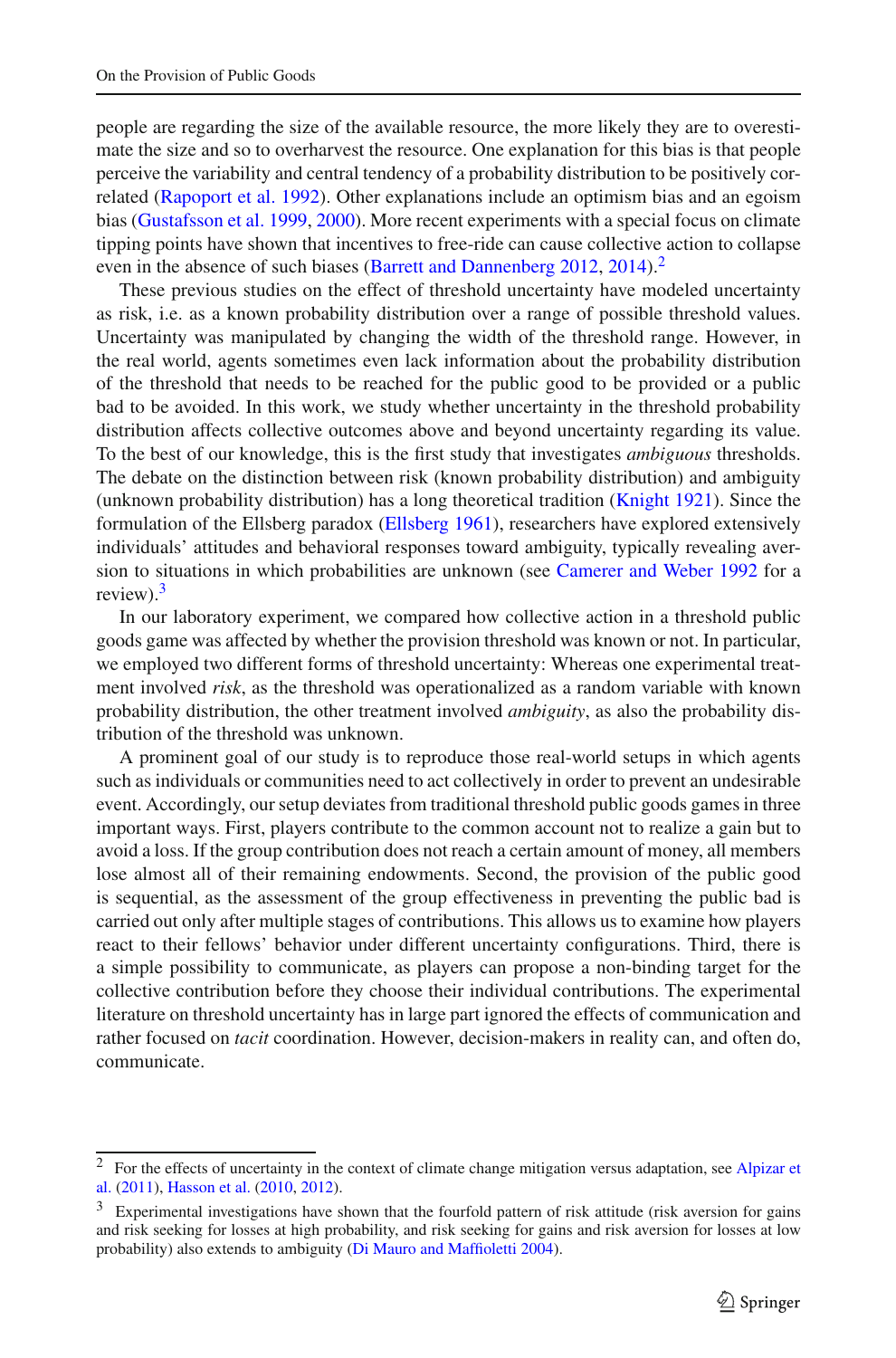#### **2 The Experimental Games**

At the beginning of the experiment, participants were endowed with  $\epsilon$ 40 each and randomly assigned to groups of six anonymous players. The groups remained unchanged throughout the session, and played for 10 consecutive rounds. In each round, players decided how much of their private endowment to contribute to a common account, choosing between  $\epsilon_0$ ,  $\epsilon_2$ , and  $\in$ 4. Players knew that if the group contribution at the end of the 10 rounds failed to reach or exceed some threshold, all players would lose 90 % of their remaining endowment. After each round, players were informed about the individual and aggregate contributions, both in the current round and up to it. Before round 1 and round 6, players could make non-binding proposals for what the group as a whole should contribute to avoid the public bad.[4](#page-3-0) This b[asic design and the chosen parameters closely follow](#page-18-15) [Milinski et al.](#page-18-14) [\(2008\)](#page-18-14) and Tavoni et al. [\(2011](#page-18-15)). [Milinski et al.](#page-18-14) [\(2008](#page-18-14)) developed this design to show the effect of changing the impact of missing the threshold on contributions. [Tavoni et al.](#page-18-15) [\(2011](#page-18-15)) extended the design to capture the effects of communication and player inequality. In this paper, we investigate how contributions depend on the uncertainty about the threshold.

Subjects were randomly assigned to one of three treatments. In a control treatment ("*Certainty*"), the contribution threshold was certain. Players knew that if the group failed to contribute  $\epsilon$ 120 or more after 10 rounds, all members would be paid only 10% of their remaining private endowments. In the other two treatments players did not know in advance the threshold that had to be reached in order to prevent the public bad. Specifically, players knew that each of several potential thresholds could become the actual threshold with some probability, which was known or not depending on the treatment. Unlike previous experiments on threshold uncertainty, we kept the threshold range constant across treatments. In particular, the discrete threshold probability functions were described over 13 potential thresholds ranging from  $\epsilon$ 0 to  $\epsilon$ 240 in  $\epsilon$ 20 increments. Note that the [ $\epsilon$ 0,  $\epsilon$ 240] range implied both that the public bad might be avoided with zero contributions and that the public bad might occur even if all six players contribute their entire  $\epsilon$ 40 endowment (thus making them indifferent to the occurrence of the public bad).

In the two treatments featuring uncertainty, the threshold was determined through a ball picking task at the end of the session: A participant volunteered to publicly pick one plastic ball out of many, the value of which determined the threshold value. Subjects were paid either 100 or 10 % of their remaining endowments, depending on whether their group had reached the threshold contribution or not. The "*Risk*" treatment was based on a uniform distribution, where all potential threshold values were equally likely (4 balls per potential threshold value) with an expected value of  $\epsilon$  120. In the "*Ambiguity*" treatment, players were not only unaware of the threshold, but also ignorant of the probability distribution. Before the game, one randomly selected participant was asked to go into another room in order to complete a brief task and wait until the end of the session. The task was to distribute 52 balls by filling out an empty  $13 \times 50$ -cell-matrix on a paper sheet (without knowing the purpose). The student was explicitly informed that he or she had complete freedom of choice and that the balls could be distributed in any way, for instance symmetric or asymmetric. At the end of the session, the 52 balls were put into a bag according to the distribution on the completed matrix. Thus, the resulting distribution determined the probability distribution of the threshold. The remaining participants were informed about this procedure and thus played

<span id="page-3-0"></span><sup>4</sup> The experimental literature has shown that the restricted and anonymous kind of communication used in our games can improve coordination but works much less reliably for cooperation (for reviews see e.g. [Balliet](#page-17-17) [2010](#page-17-17); [Croson and Marks 2000](#page-17-2)).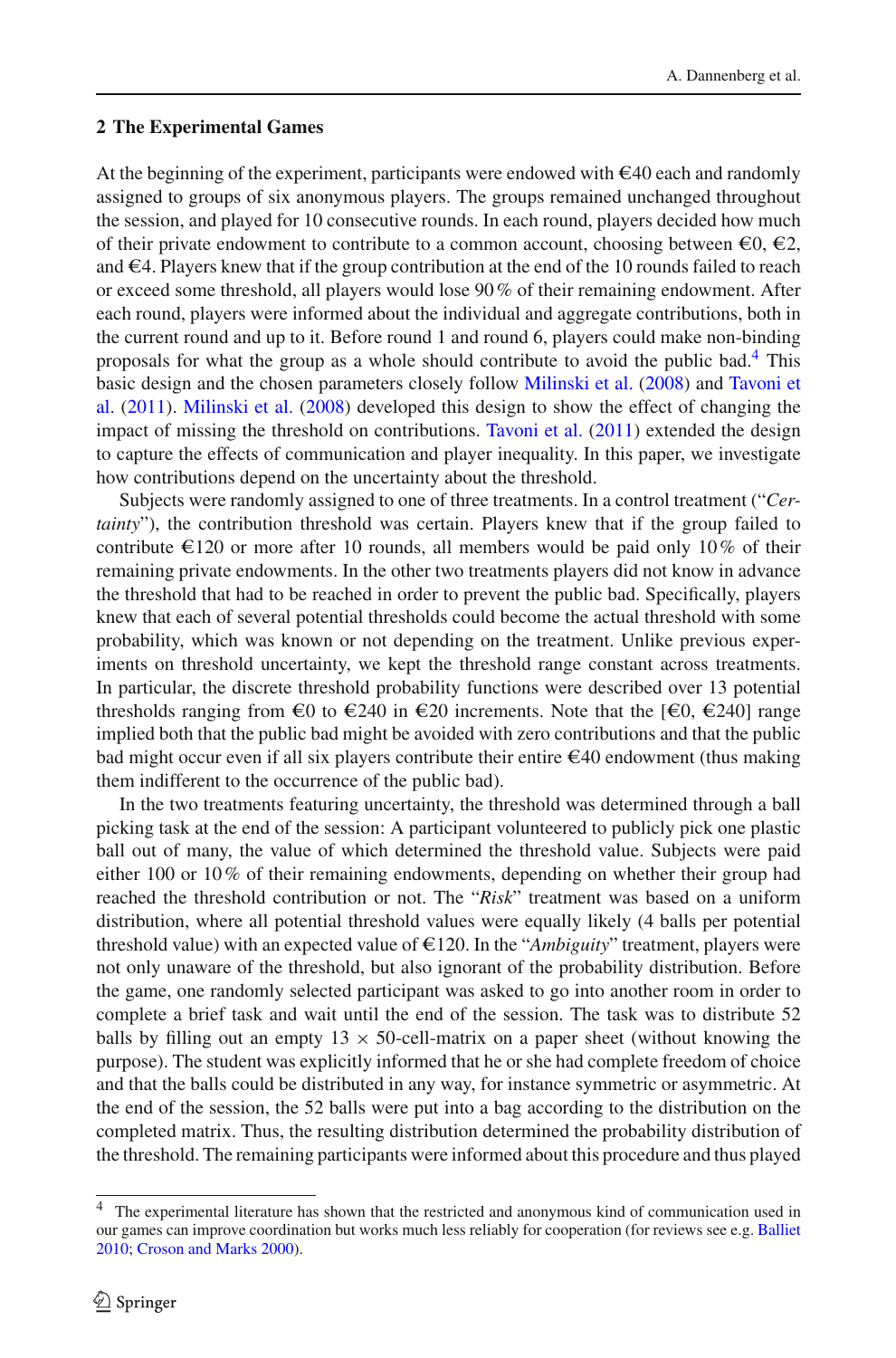<span id="page-4-1"></span>

| <b>Table 1</b> Experimental design | Treatment         | Threshold                 | Range                | Probability           | No. of<br>subjects |
|------------------------------------|-------------------|---------------------------|----------------------|-----------------------|--------------------|
|                                    | Certainty<br>Risk | $T = 120$<br>$E(T) = 120$ | [0, 240]<br>[0, 240] | Known $(=1)$<br>Known | 60<br>60           |
|                                    | Ambiguity         |                           | [0, 240]             | Unknown               | 60                 |

the game without knowing the threshold probability distribution.<sup>5</sup> Table [1](#page-4-1) summarizes the experimental design.

The experiment was conducted in a computer lab at the University of Magdeburg, Germany. In total, 180 subjects participated in the experiment, recruited from the general student population. Subjects earned  $\epsilon$ 15.20 on average, including a show-up fee of  $\epsilon$ 2.00. Sixty subjects participated in each treatment. Subjects in each experimental session were assigned to the same treatment. They were seated at linked computer terminals that were used to transmit all decisions and payoff information (game software Z-tree, [Fischbacher 2007](#page-17-18)). Once subjects were seated, a set of written instructions was handed out. Experimental instructions included numerical examples and control questions in order to ensure that subjects understood the game (see "Appendix" for the experimental instructions). After the final round, subjects completed a short questionnaire that elicited their motivation and emotions during the game.

#### **3 Efficiency and Predictions**

The game can be analyzed in the framework of expected payoff maximization, as follows. In each round belonging to  $R = \{1, \ldots, r\}$ , a set N of  $n = |N| > 1$  players have symmetrical action sets  $|C_i|$  and make simultaneous contribution choices. Individual contributions over the *r* rounds determine a player's action set in the whole game. Since each player can choose between  $|C_i|$  actions in each round, there are  $|C_i|^r$  different actions, increasing exponentially with *r*. The threshold *T* needed to avoid the public bad (after the final round has been played and *r* successive contributions  $c_i^t$  have been made in each round  $t \in R$  by the *n* players, yielding  $I = \sum_{t=1}^{r} \sum_{j=1}^{n} c_j^t$ , comes from a cumulative distribution function  $F_I(T)$ . Given a profile *c* of contributions in the entire game, player *i*'s expected payoff is  $\pi_i(c)$  =  $F_I(T)(w - \sum_{t=1}^r c_i^t) + (1 + F_I(T))(w - \sum_{t=1}^r c_i^t)d$ , where w is players' endowment and *d* is the percentage of private money that a player keeps if the threshold is not reached.

In the experiment, we tested  $n = 6$ ,  $C_i = \{0, 2, 4\}$  in each round  $(r = 10)$ ,  $w = 40$ and  $d = 10\%$ . Whereas in the *Certainty* treatment  $T = 120$  with certainty, in *Risk T* is a discrete random variable with  $E(T) = 120$  and a large dispersion around the first moment

<span id="page-4-0"></span><sup>&</sup>lt;sup>5</sup> For differ[ent methods to implement uncertainty in the experimental lab, see e.g.](#page-18-12) [Hey et al.](#page-17-19) [\(2010](#page-17-19)), Levati and Morone [\(2013](#page-18-12)), [Morone and Ozdemir](#page-18-16) [\(2012](#page-18-16)). Note that in our experiment there was no information asymmetry between experimenters and subjects, meaning that the former were also ignorant of the probability distribution. This is an important feature of our design because decision makers perceive ambiguity differently when there is somebody else (the experimenter) who has more information than they do [\(Chow and Sarin](#page-17-20) [2002](#page-17-20)). Threshold uncertainty that revolves around ecological tipping points is typically one of the unknowable types, as nobody has nor could obtain additional information. Ecological validity concerns thus imposed to implement a procedure in which subjects and experimenters had the same information regarding the threshold distribution. Moreover, this setup makes our test of ambiguity effects a particularly conservative one with respect to the potential hampering effects of ambiguity, as information asymmetries have been shown to boost ambiguity aversion.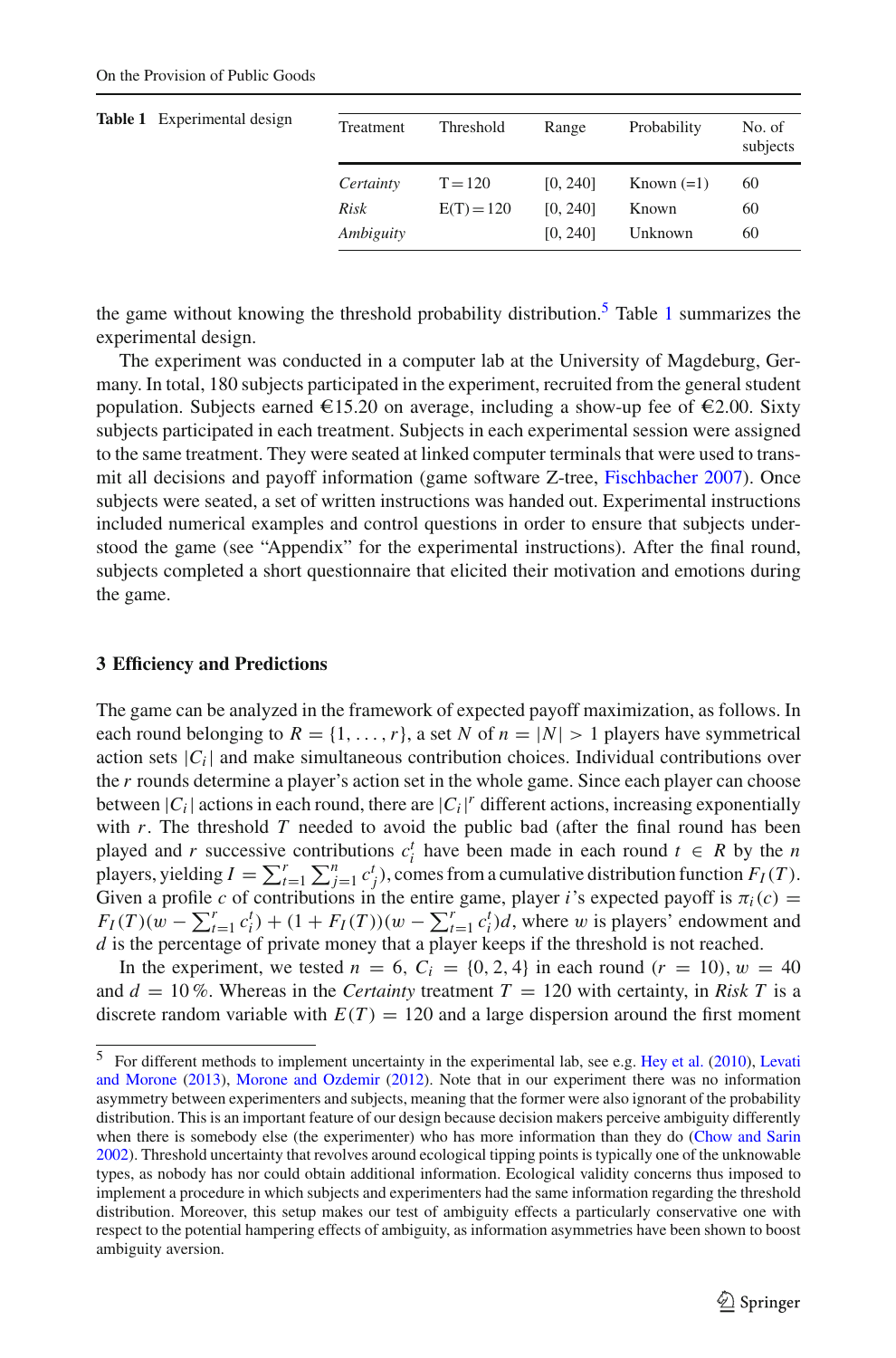<span id="page-5-1"></span>

| <b>Table 2</b> Expected payoffs |                       |                          |                          |       |            |     |  |  |
|---------------------------------|-----------------------|--------------------------|--------------------------|-------|------------|-----|--|--|
| Treatment                       | $\pi(0)$<br>$(I = 0)$ | $\pi(20)$<br>$(I = 120)$ | $\pi(40)$<br>$(I = 240)$ | $c^*$ | $\pi(c^*)$ | I*. |  |  |
| Certainty                       | 4.0                   | 20.0                     |                          | 20    | 20.0       | 120 |  |  |
| Risk                            | 6.8                   | 11.7                     |                          | 17    | 12.0       | 100 |  |  |

Player's expected payoffs from following a symmetric strategy and from the collectively optimal cumulative investment *c*\*. If all players contribute an equal share of the burden (*c* = 20), this corresponds to an expected payoff of  $\epsilon$ 20 in *Certainty*. In *Risk*, players are best off when each provides about  $\epsilon$ 17, which is not possible given that in each round the strategy set is  $C = \{0, 2, 4\}$ . Of course players could still coordinate on  $I^* = 100$ , but that requires asymmetric contributions

(each threshold, including both extrema in the interval  $[0, 240]$ , has approximately an  $8\%$ likelihood of being selected).<sup>6</sup>

#### 3.1 Efficiency

When reasoning in terms of the investment  $I^*$  that maximizes the group's expected payoff we find  $I^* = 120$  for *Certainty* and  $I^* = 100$  for *Risk*. A salient feature of this game is that the value of the public good decreases with contributions. When players have already contributed a substantial share of their endowments, the public good is of low value because they have little left in their private accounts, and thus little to lose. Therefore, the right tail of the distribution does not matter as much as the left tail, where stakes are higher. This is why *Risk* is characterized by lower optimal contributions than *Certainty* as highlighted in Table [2.](#page-5-1) Table [2](#page-5-1) reports the expected payoffs achievable by following a pure symmetric strategy and the optimal contribution, i.e. the one leading the group to reach *I* <sup>∗</sup>.

In *Certainty* with known threshold  $(T = 120)$  the maximum group payoff is  $\epsilon$ 120 when the threshold is just met ( $I^* = 120$ ). When it is missed, the payoff sharply drops to  $\epsilon 24$  or less depending on how much the group has invested. In *Risk*, conversely, the group benefits *gradually* increase in  $I \in \{0, 20, ..., 240\}$ , as each threshold is equally likely to bind. Therefore, in *Risk* there is no longer a salient target of 120 and the expected payoff does not change as abruptly as in *Certainty*. The maximum group payoff in *Risk* is  $\epsilon$ 72, achieved when  $I^* = 100$  and implying a 46% probability of provision.

#### 3.2 Equilibria

Consider *Certainty* first. There are two symmetric pure strategy Nash equilibria, which entail either contributing nothing or  $c_i = \sum_{i=1}^{10} c_i^t = 20 \forall i$ . More generally, each group trajectory leading to  $I = 120$ , irrespective of individual contributions (provided that each subject invests at most  $w(1 - d) = 36$ , is a Nash equilibrium, as unilateral deviations are non-profitable.<sup>7</sup> Depending on the past investment trajectory, a high contribution in the final round bringing player *i* to  $c_i > 20$  may still be optimal if pivotal in guaranteeing that past investments are not

<span id="page-5-0"></span><sup>&</sup>lt;sup>6</sup> Note that, while in *Certainty*  $F_I(T) = 0$ , if  $I < 120$  and  $F_I(T) = 1$ , if  $I \ge 120$ , in *Risk F<sub>I</sub>*(*T*) > 0 for each investment level (i.e. there is a positive provision probability even for  $I = 0$ ). At the other end of the spectrum, only *I* = 240 guarantees provision in *Risk*, which would leave each player with  $w - \sum_{t=1}^{r} c_i^t = 0$ .

<span id="page-5-2"></span><sup>&</sup>lt;sup>7</sup> Note that, while  $I = 120$  is payoff-dominant with respect to the free-riding equilibrium, it is also unstable: should there be a "tremble" by one player (e.g. switching from  $C_i = 2$  to  $C_i = 0$  at a given round), the remaining players' best response may be to also switch.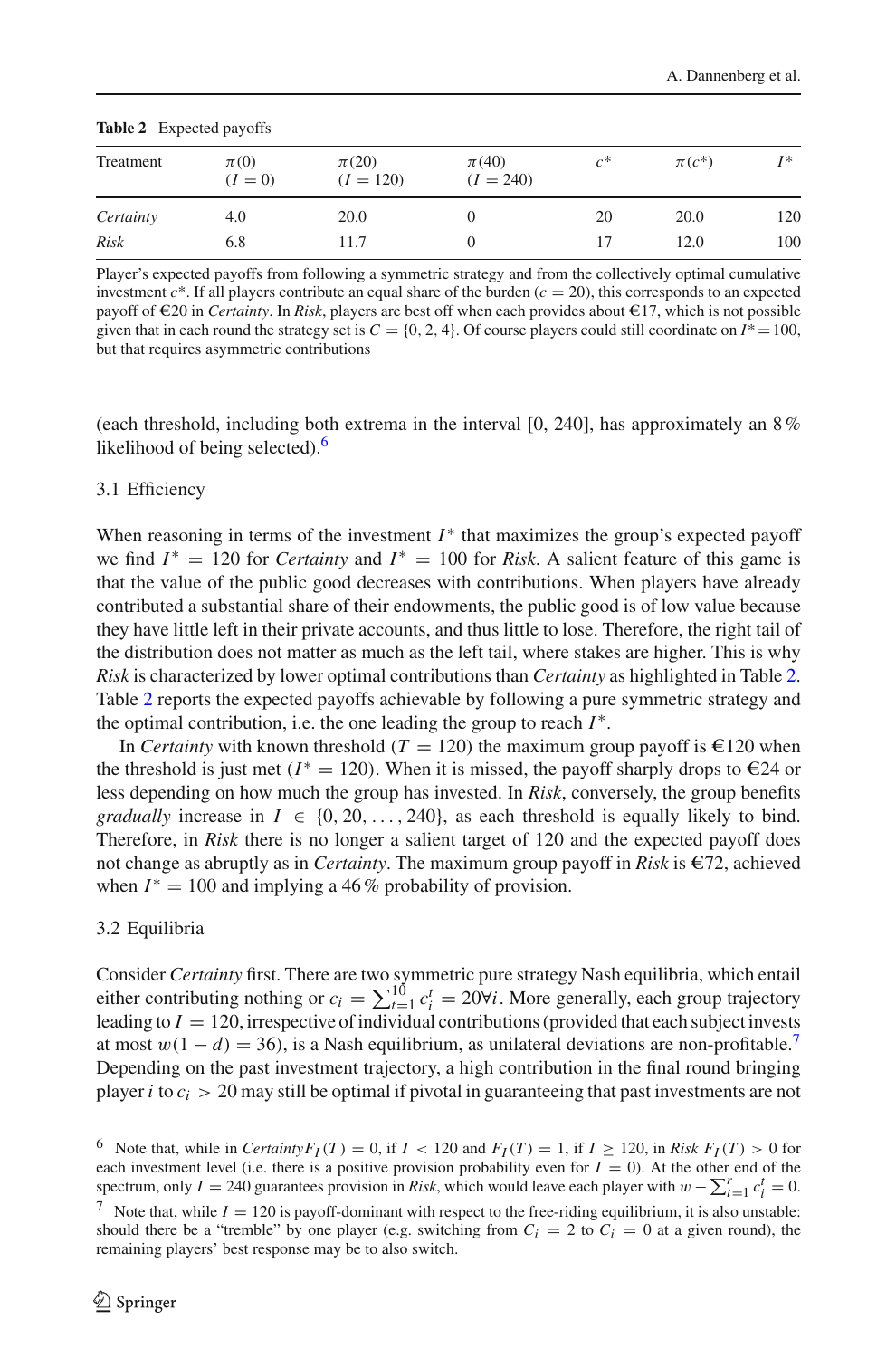wasted. Conversely, if at a certain stage the target becomes out of reach because of insufficient members' contributions, one's best response is to stop contributing and play the odds. In sum, under threshold certainty, the challenge is to coordinate on the Pareto-dominant provision equilibrium at  $I^* = 120$ . Given the high losses from non-provision  $(1 - d = 90\%)$ , the gains from coordination are high; we thus expect groups to achieve a high provision rate in *Certainty*.

Let us now focus on the *Risk* treatment. Analyzing it as if it was a one-shot game, the action set is reduced to the choice of the fraction of endowment one invests in the public good  $c_i \in [0, w]$ . By computing reaction correspondences, we can establish whether a player has an incentive to make positive contributions in this game. Given aggregate contributions by the other players  $c_{-i}$ , player *i*'s best response will be to invest  $c_i > 0$  if  $\pi_i(c_i, c_{-i}) > \pi_i(0, c_{-i})$ . There are three Nash equilibria at the group level:  $I = 0$ ,  $I = 20$  and  $I = 40$ . Unlike the former, the latter two require (slightly) asymmetric contribution profiles  $c_i$ , since they can't be shared equally among the six players. They also require that inequality in contributions among different players is not excessive:  $c_i \leq 10\forall i$  for  $I = 20$  to be an equilibrium, and  $c_i \leq 8\forall i$  for  $I = 40$  to be an equilibrium (so that no single individual has to carry too large a share of the burden).<sup>[8](#page-6-0)</sup>

It should be noted that the above analysis is quite restrictive, in that it ignores the timing of contributions. Consider a player investing half of the endowment. In the above analysis, this is captured by  $c_i = 20$ ; but if we look at the whole game, there are many consistent trajectories, including  $\epsilon$ 2 each round or  $\epsilon$ 4 in the first five rounds and  $\epsilon$ 0 thereafter or vice-versa.<sup>9</sup> While the two profiles are payoff equivalent, from a strategic point of view they convey different signals to the co-players, as in-game behavior is likely to be influenced by the timing of contributions. For instance, subsequent contributions may hinge on sufficient contributions by a subset of players at the beginning of the game. Numerous experiments have shown that many people are conditional cooperators: They are willing to contribute to the public good if they believe that enough others do so, too (e.g. [Fischbacher et al. 2001\)](#page-17-21). One explanation for the phenomenon of conditional cooperation is that people generally want to cooperate but do not like "being the sucker," the feeling that they have been exploited by others. As a consequence, people are often reluctant to contribute in simultaneous public goods games when they do not know how their fellows will behave. In contrast, cooperation often improves when potential contributors can mutually commit and elicit reciprocal contributions (e.g. [Chen and Komorita](#page-17-22) [1994](#page-17-22); [Kurzban et al. 2001\)](#page-18-17). Our sequential contribution mechanism allows the players to make small incremental commitments while keeping track of the potential for being exploited by others. Note also that, given a certain provision level by others, it is the best response of purely selfish players to contribute to the public good.<sup>10</sup>

<span id="page-6-0"></span><sup>8</sup> Additionally, if all players are (sufficiently) risk averse, some higher provision equilibria obtain. For instance, if we drop risk neutrality and assume  $u_i(x_i) = x_i^{1/6}$  where the argument is the take home money (either  $w - c_i$ when the group is successful or  $(w - c_i)d$  when unsuccessful),  $\tilde{I} = 60$  is a symmetric Nash equilibrium. That is, given  $c_{-i} = 50$ ,  $u_i(c_i = 10) > u_i(c_i = 0)$ . While the next achievable symmetric equilibrium  $I = 120$  is not equilibrium, contributing  $c_i = 16 \approx 100/6$  when  $c_{-i} = 84$  is a dominant strategy. Hence  $I = 100$  is also attainable under risk aversion and the bit of asymmetry required to split a burden of 100.

<sup>&</sup>lt;sup>9</sup> In fact, there are  $\sum_{t=0}^{5} \frac{5!}{t!^2 (10 - 2t)!}$  profiles consistent with  $c_i = 20$ .

<span id="page-6-2"></span><span id="page-6-1"></span><sup>&</sup>lt;sup>10</sup> For instance, take the point of view of a player *i* who has follow ed the free-riding strategy  $C_i = 0$  for the first nine rounds. Should the other  $j \neq i$  players have contributed  $\sum_{t=1}^{9} \sum_{j=1}^{5} c_j^t = 96$  collectively, player *i*'s best response is to provide enough to reach a higher threshold (and no player has an incentive to deviate). In this case, *i* would optimally contribute  $C_i = 4$  in the last round, a pivotal contribution in reaching  $I = 100$ . Similarly, a selfish individual would be willing to switch from  $C_i = 0$  to  $C_i = 4$  in the last round if instrumental in reaching  $I = 120$ .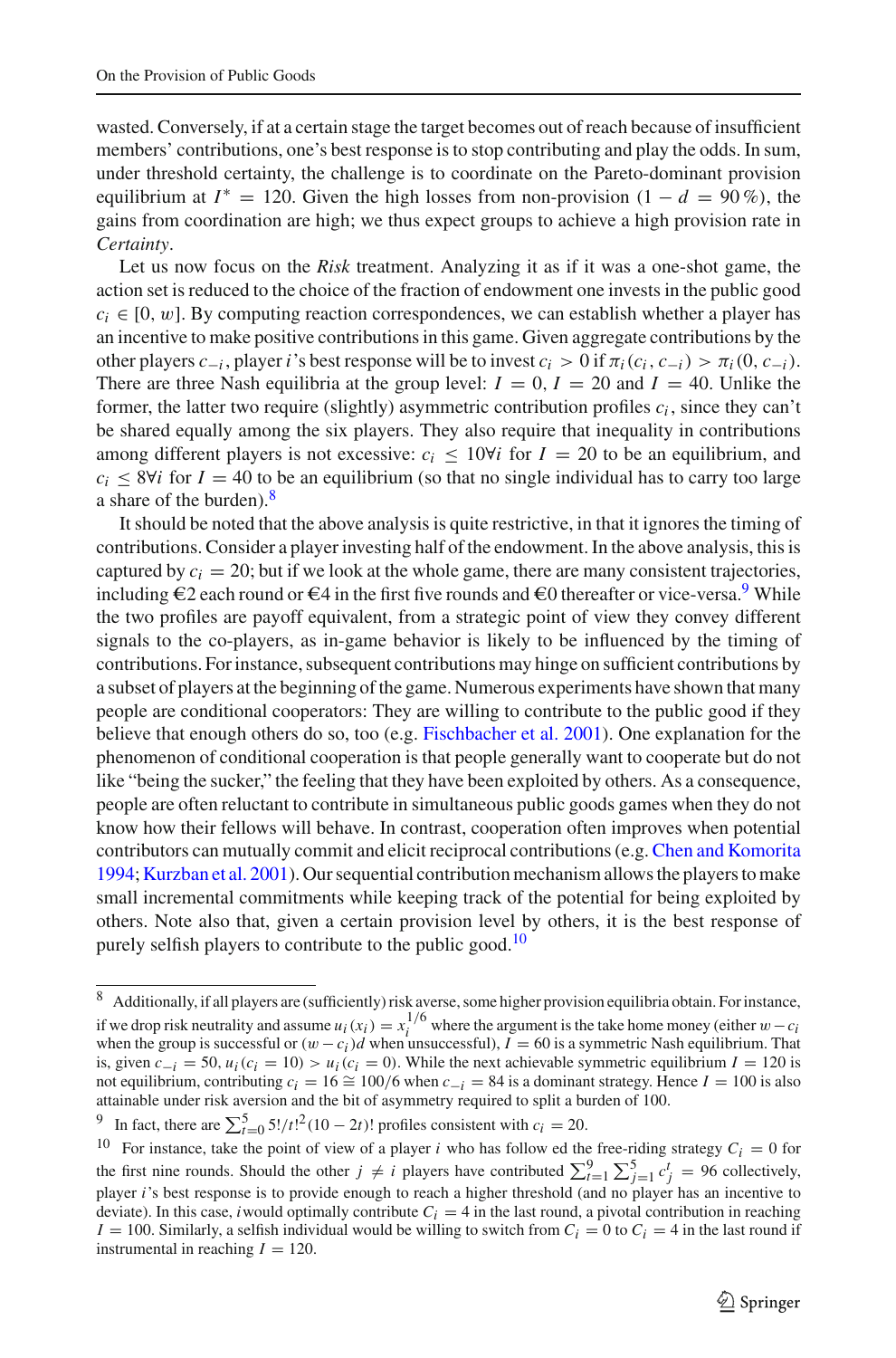<span id="page-7-0"></span>

| <b>Table 3</b> Summary statistics                                                                 | <b>Treatment</b> | First<br>proposal | Second<br>proposal | Group<br>contribution | Min/max<br>group<br>contribution |
|---------------------------------------------------------------------------------------------------|------------------|-------------------|--------------------|-----------------------|----------------------------------|
|                                                                                                   | Certainty        | 121.8             | 121.9              | 121.2                 | 120/126                          |
|                                                                                                   |                  | (9.1)             | (4.4)              | (2.1)                 |                                  |
|                                                                                                   | Risk             | 124.1             | 123.2              | 101.4                 | 58/122                           |
| Average values by treatment;<br>standard deviations in                                            |                  | (10.6)            | (12.4)             | (19.5)                |                                  |
| parentheses with group averages                                                                   | Ambiguity        | 122.9             | 115.2              | 83.0                  | 26/118                           |
| taken as unit of observation: last<br>column shows the minimum and<br>maximum group contributions |                  | (12.8)            | (16.8)             | (30.7)                |                                  |

In short, we have established that groups consisting of payoff maximizers will contribute only small amounts to the public good. Groups with at least some conditional cooperators, on the other hand, may reach high contribution levels provided that the burden sharing is not too unequal, which is a precondition for conditional cooperation. We resort to the empirics to study the effects of ambiguous thresholds. Expected utility theory cannot be of much guidance in the ambiguity treatment since the subjects' priors are unknown. However, we expect similar obstacles to cooperation as the ones described for the probabilistic thresholds, as for most plausible probability distributions payoff maximizing behavior entails gambling and underinvesting in the public good.

## **4 Results**

Table [3](#page-7-0) presents the summary statistics of the experimental data averaged across groups and rounds per treatment. The contributions to the public good decrease when moving from *Certainty* (121.2) to *Risk* (101.4) and *Ambiguity* (83.0). We see that the aggregate contribution levels in *Certainty* and *Risk* are on average close to the optimal level *I* <sup>∗</sup>. A Kruskal–Wallis test shows a significant treatment effect ( $p = 0.00$ ). A series of Mann–Whitney–Wilcoxon rank-sum tests confirms that players in *Certainty* contributed significantly more than those in the other two treatments ( $p < 0.01$  each).<sup>[11](#page-7-1)</sup>

To compare group performances, Fig. [1](#page-8-0) shows the percentage of groups that would have succeeded in avoiding the damage at different hypothetical thresholds given their contributed amounts in the experiment. All groups would have succeeded at a threshold of  $\epsilon$ 20 and none would have succeeded at  $\epsilon$ 140. Between these two values, there are remarkable differences between the treatments. Consider the focal  $\epsilon$ 120 threshold value. In *Certainty*, all groups reached it successfully, with 7/10 groups contributing exactly  $\in$  120. In the *Risk* treatment, only 2/10 groups would have succeeded at a threshold of  $\epsilon$ 120, while no group would have reached this threshold in *Ambiguity*. A similar picture evolves for the  $\epsilon$ 100 threshold value; while all groups reached that level in *Certainty*, only 6/10 groups in *Risk* and 4/10 groups in *Ambiguity* did so. Furthermore, for all but one threshold value the percentages of successful groups are lower in *Ambiguity* than in *Risk*.

Figure [2](#page-8-1) shows the average per-round contributions over time. While contributions in *Risk* and in particular *Ambiguity* are decreasing over time, resembling the familiar downward trend of contributions in finitely repeated linear public goods games, they are increasing in

<span id="page-7-1"></span><sup>&</sup>lt;sup>11</sup> Statistical tests are based on group averages as units of observation. If not stated otherwise, the reported tests are two-sided throughout the paper. Note also that the differences between *Certainty* and the other treatments are robust to multiple comparison corrections.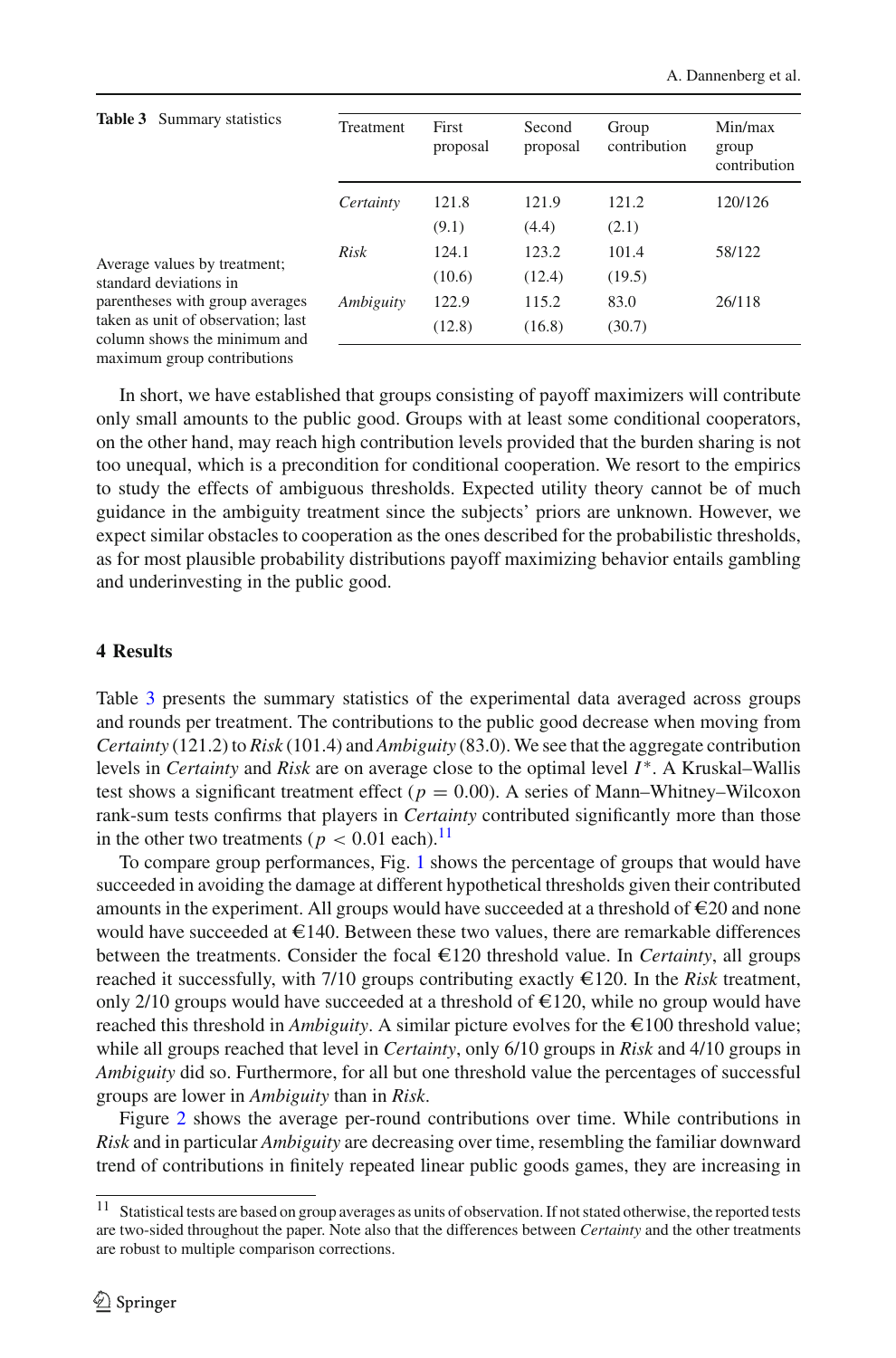

<span id="page-8-0"></span>**Fig. 1** Success rate at hypothetical threshold values



<span id="page-8-1"></span>**Fig. 2** Per-round contribution over time

*Certainty*. What is more, the variance of contributions increases substantially from *Certainty* to *Risk* and from *Risk* to *Ambiguity* (see Table [3\)](#page-7-0). The difference in standard deviations is highly significant between *Certainty* and each of the uncertainty treatments (Levene test,  $p \lt 0.01$  each) and it is weakly significant between *Risk* and *Ambiguity* ( $p = 0.07$ ). That is, the more uncertain the threshold, the larger the variation in group contributions. This seems to be consistent with our theoretical analysis; while a certain threshold provides strong incentives to contribute for any group, an uncertain threshold provides much weaker incentives to contribute and only certain groups manage to overcome the free-riding problem.

Unlike contributions, average proposals for the group target (shown in the first and second column of Table [3\)](#page-7-0) do not significantly differ between treatments (Kruskal–Wallis and Mann–Whitney–Wilcoxon rank-sum tests,  $p > 0.10$  each). With this, players in the two uncertainty treatments proposed significantly more than they actually contributed (Wilcoxon signed-rank test,  $p < 0.01$  each). A series of Pearson correlation tests reveals a weakly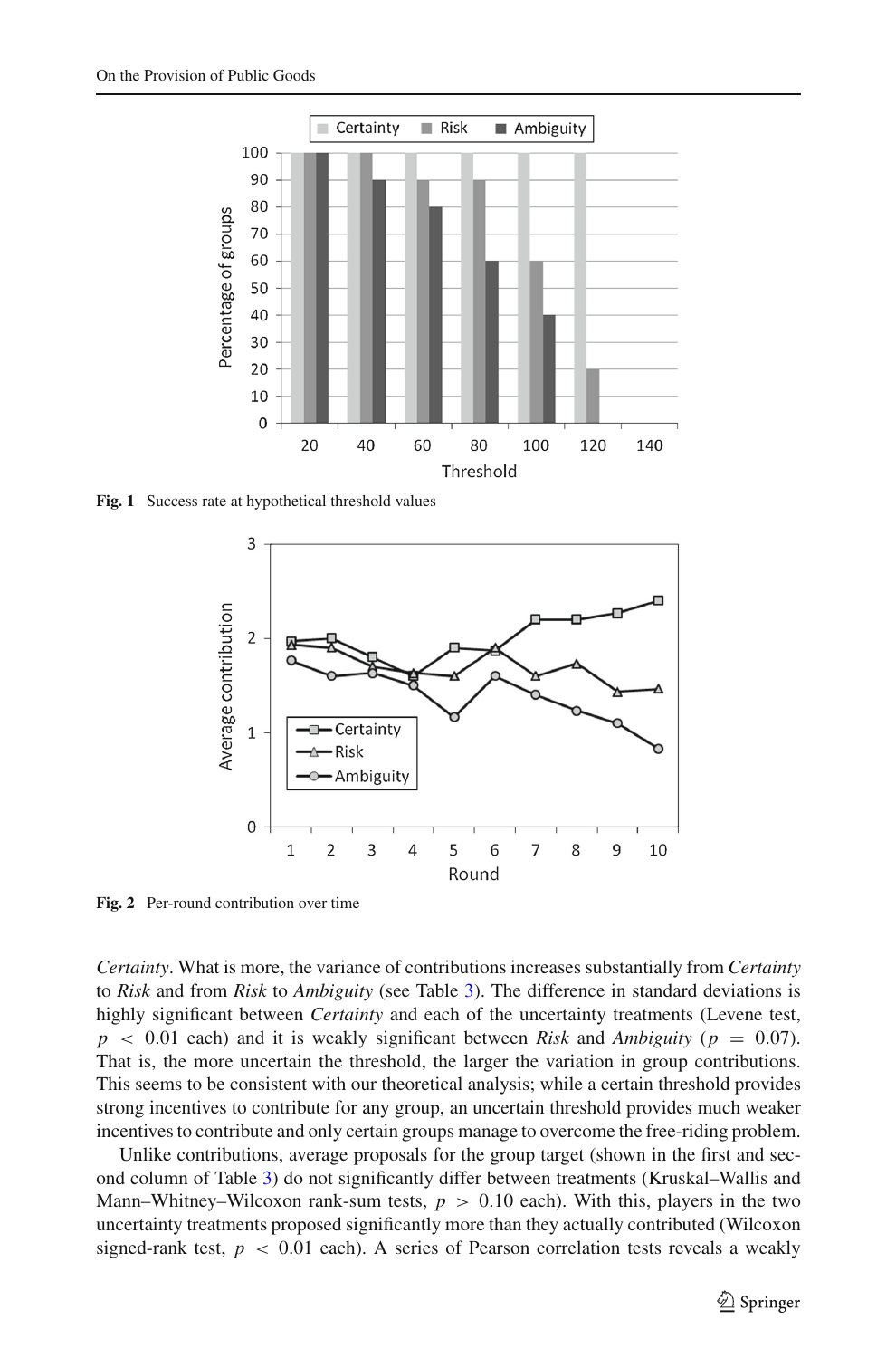

<span id="page-9-2"></span>**Fig. 3** Proposals and early action

significant correlation between the average first proposal and the group investment in *Risk*  $(\rho = 0.58, p = 0.08)$ , but no significant correlation in *Ambiguity* ( $\rho = 0.24, p = 0.51$ ).<sup>[12](#page-9-0)</sup> The same is true for individual proposals. There is a weakly significant correlation between individual first proposals and individual contributions in *Risk* ( $\rho = 0.25$ ,  $p = 0.06$ ), while the correlation is not statistically significant in *Ambiguity* ( $\rho = 0.13$ ,  $p = 0.32$ ). Thus, the proposals do not provide a reliable signal for subsequent contributions, especially when players face an ambiguous threshold.

Having said this, let us now consider the first contribution round of the game. Since this round shows players' decisions without any feedback about their co-players' actions, it is informative regarding players' unconditional willingness to contribute. Average group contributions in the first round are not far apart;  $\epsilon$ 11.8 in *Certainty*,  $\epsilon$ 11.6 in *Risk*, and  $\epsilon$ 10.6 in *Ambiguity*. The distribution, however, varies; 80% of groups playing in *Certainty* and *Risk* contributed at least  $\epsilon$ 12 while only 50% of groups in *Ambiguity* did so. Early action, defined here as the average group contribution undertaken in the first round, and the contributions provided in all subsequent rounds are positively and strongly correlated in both *Risk* ( $\rho = 0.72$ ,  $p = 0.02$ ) and *Ambiguity* ( $\rho = 0.78$ ,  $p = 0.01$ ).<sup>[13](#page-9-1)</sup> Unlike the proposals, the contributions in the first round implied some costs for the contributors and therefore signaled credible commitment. The presence of uncertainty arguably required costly commitment to induce players to keep investing in the public good. Figure [3](#page-9-2) illustrates the comparison between proposals and early action. The top panels show the correlation between the average proposal and the group's investment made in rounds 2–10. The lower panels show the correlation between the aggregate investment in the first round and subsequent

<span id="page-9-0"></span> $12$  All the results on the correlation between variables do also hold if we employ the Spearman's rank correlation test.

<span id="page-9-1"></span><sup>&</sup>lt;sup>13</sup> In the *Certainty* treatment, the correlation between first round contributions and subsequent contributions is also significant but negative ( $\rho = -0.84$ ,  $p = 0.00$ ), reflecting the presence of groups that had a slow start but ultimately strived and managed to reach the threshold.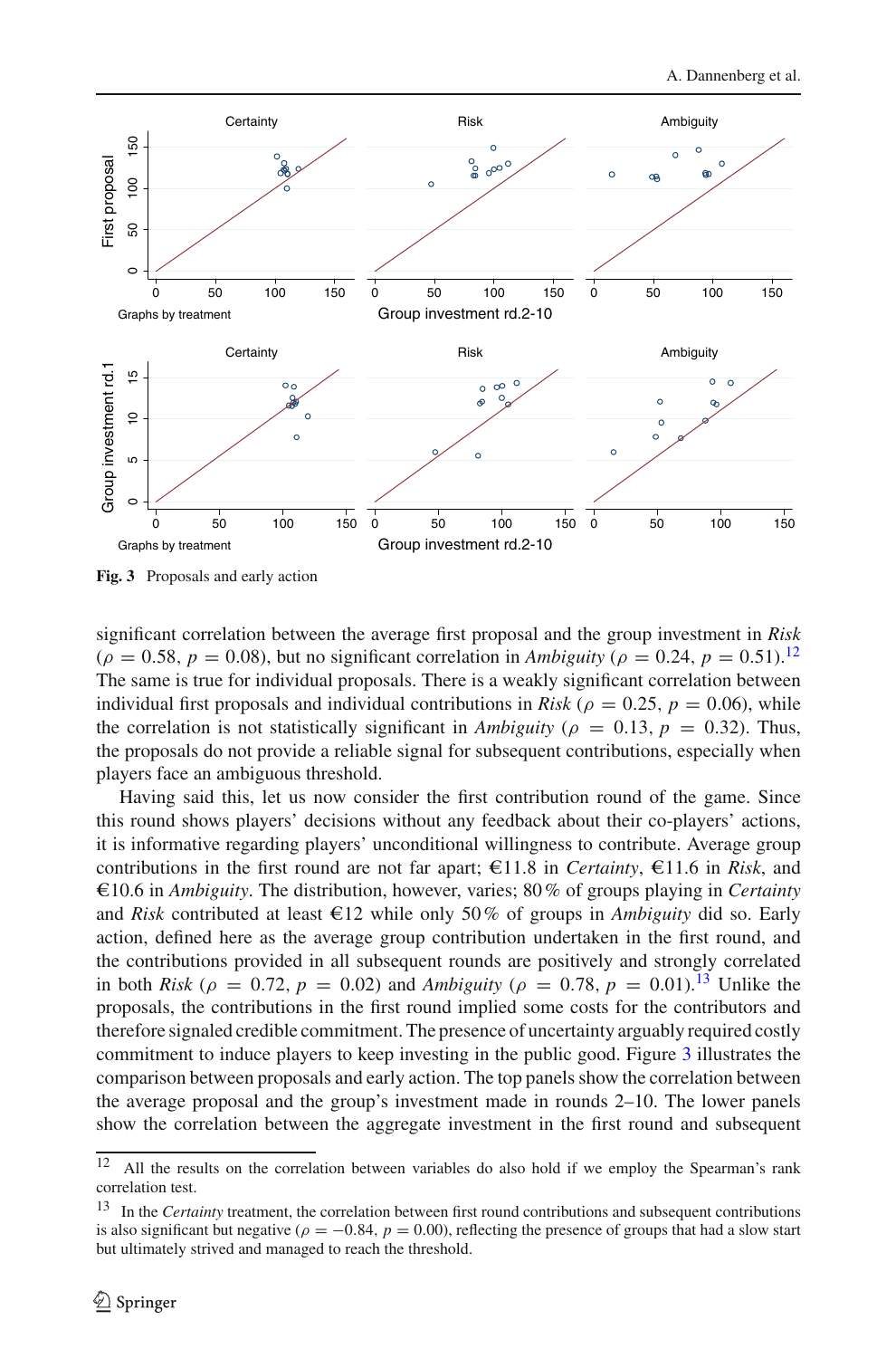<span id="page-10-0"></span>

| Variables           | (1)<br>Individual<br>contribution<br>$Rd.2-10$ | (2)<br>Individual<br>contribution<br>$Rd.2-10$ | (3)<br>Group contribution<br>$Rd.2-10$ | (4)<br>Group contribution<br>$Rd.2-10$ |
|---------------------|------------------------------------------------|------------------------------------------------|----------------------------------------|----------------------------------------|
| Treatment dummies   |                                                |                                                |                                        |                                        |
| Risk                | $-3.284***$                                    |                                                | $-19.70***$                            |                                        |
|                     | (0.868)                                        |                                                | (5.545)                                |                                        |
| Ambiguity           | $-5.355***$                                    | $-1.826$                                       | $-32.13***$                            | $-10.96$                               |
|                     | (1.213)                                        | (1.124)                                        | (7.748)                                | (7.255)                                |
| 1st proposal        | $0.0721**$                                     | $0.110***$                                     | $0.432**$                              | $0.659***$                             |
|                     | (0.0310)                                       | (0.0312)                                       | (0.198)                                | (0.201)                                |
| Rd.1 investment     | $0.743***$                                     | $0.942***$                                     | $4.456***$                             | $5.653***$                             |
|                     | (0.211)                                        | (0.221)                                        | (1.346)                                | (1.428)                                |
| Constant            | 0.695                                          | $-9.586**$                                     | 4.173                                  | $-57.52*$                              |
|                     | (4.476)                                        | (4.545)                                        | (28.60)                                | (29.34)                                |
| No. of observations | 180                                            | 120                                            | 30                                     | 20                                     |
| $R^2$               | 0.337                                          | 0.335                                          | 0.670                                  | 0.672                                  |

**Table 4** Linear regression of contributions

Linear regression of individual contributions in rounds 2–10 with robust standard errors clustered at group level in parentheses in columns (1) and (2); linear regression of group contributions in rounds 2–10 with robust standard errors in parentheses in columns (3) and (4); columns (2) and (4) exclude the data from *Certainty*, reference for the treatment dummies in columns (1) and (3) is *Certainty* and in (2) and (4) is *Risk*; significance levels: \*\*\*  $p < 0.01$ , \*\*  $p < 0.05$ , \*  $p < 0.10$ 

investment in rounds 2–10. The pictures confirm that in *Ambiguity* early action was a much better predictor for subsequent contributions than was the proposal.

Table [4](#page-10-0) presents the results of linear regressions of the cumulative individual contributions [columns  $(1)$  and  $(2)$ ] and cumulative group contributions [columns  $(3)$  and  $(4)$ ] to the public good provided in rounds 2–10. The treatments, the average first proposal, and the group contribution in the first round serve as independent variables.<sup>[14](#page-10-1)</sup> They are all defined at the group level. Columns (2) and (4) exclude the data from the *Certainty* treatment in order to highlight the difference between *Risk* and *Ambiguity*. The results qualify the relationship we have identified between uncertainty and investment in the public good. The players in *Certainty* contributed significantly more to the public good than those playing in the uncertainty treatments. The differences in contributions are larger for *Ambiguity* than for *Risk*. Both proposals and first round contributions have a significant positive effect on subsequent contributions. The positive effect of the first round contributions is remarkable, in particular under uncertainty.

Players' sensitivity to the behavior in the first round helps to explain the poor performance of some groups in the *Ambiguity* treatment. To illustrate this, consider the group that provided the smallest amount over the ten rounds  $(\epsilon 26)$  of all groups taking part in the *Ambiguity* treatment (and of all groups taking part in the experiment). This group started in the first round with only  $\epsilon$ 6 allocated to the public good. In contrast, the group with largest investment after

<span id="page-10-1"></span><sup>14</sup> We do not include the second proposals in the regression models because they were elicited during the game and therefore are likely to be endogenous. We did not find significant relationships between the variables we elicited in our ex post questionnaire and the behavior in the game.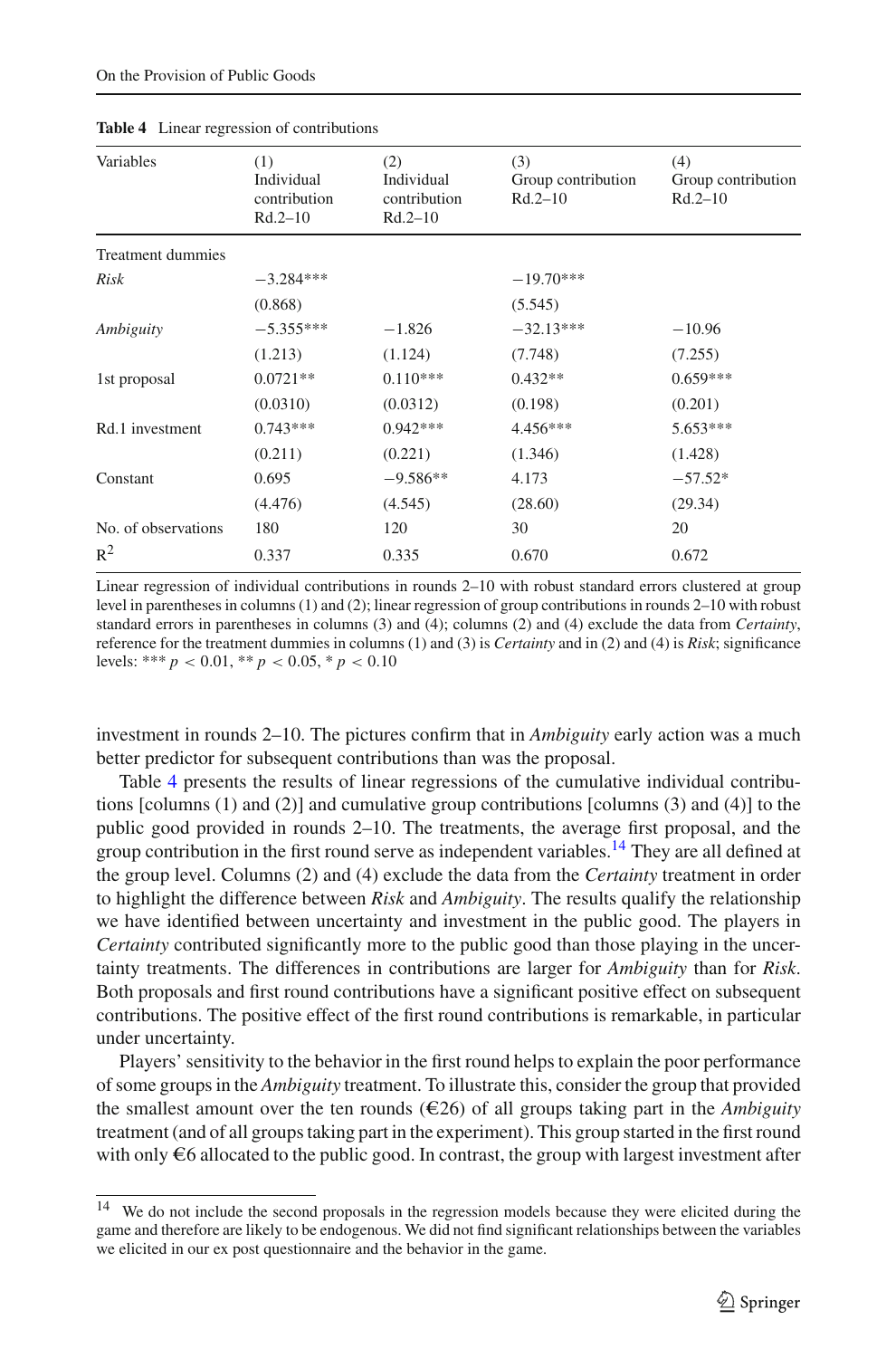<span id="page-11-0"></span>

| Question                                                                                                                                                                                                                                                                                              | Answer                                                                                   | % of subjects |             |           |
|-------------------------------------------------------------------------------------------------------------------------------------------------------------------------------------------------------------------------------------------------------------------------------------------------------|------------------------------------------------------------------------------------------|---------------|-------------|-----------|
|                                                                                                                                                                                                                                                                                                       |                                                                                          | Certainty     | <b>Risk</b> | Ambiguity |
| What was the<br>motivation for<br>your first<br>proposal for the                                                                                                                                                                                                                                      | Safety                                                                                   | 55.00         | 13.33       | 20.00     |
|                                                                                                                                                                                                                                                                                                       | Risk assessment                                                                          | 18.33         | 58.33       | 58.33     |
|                                                                                                                                                                                                                                                                                                       | Strategic considerations                                                                 | 16.67         | 21.67       | 18.33     |
| group target?                                                                                                                                                                                                                                                                                         | Other                                                                                    | 10.00         | 6.67        | 3.33      |
| What was the                                                                                                                                                                                                                                                                                          | Safety                                                                                   | 58.33         | 11.67       | 8.33      |
| motivation for<br>your second<br>proposal for the<br>Other<br>group target?<br>Please recall your<br>investment<br>decisions during<br>Safety<br>the game. What<br>was the<br>motivation for<br>Other<br>your<br>investment?<br>Did fairness play a<br>role in your<br>investment<br>decisions and if | Risk assessment                                                                          | 18.33         | 55.00       | 50.00     |
|                                                                                                                                                                                                                                                                                                       | Strategic considerations                                                                 | 13.33         | 28.33       | 35.00     |
|                                                                                                                                                                                                                                                                                                       |                                                                                          | 10.00         | 5.00        | 6.67      |
|                                                                                                                                                                                                                                                                                                       | Own proposal for group target                                                            | 25.00         | 30.00       | 20.00     |
|                                                                                                                                                                                                                                                                                                       | Average proposal for group target                                                        | 18.33         | 26.67       | 33.33     |
|                                                                                                                                                                                                                                                                                                       |                                                                                          | 28.33         | 6.67        | 1.67      |
|                                                                                                                                                                                                                                                                                                       | Risk assessment                                                                          | 18.33         | 26.67       | 26.67     |
|                                                                                                                                                                                                                                                                                                       |                                                                                          | 10.00         | 10.00       | 18.33     |
|                                                                                                                                                                                                                                                                                                       | Fairness did not play a role                                                             | 43.33         | 43.33       | 40.00     |
| so, in which<br>respect?                                                                                                                                                                                                                                                                              | I invested more<br>than initially<br>planned because<br>my co-players<br>invested a lot  | 5.00          | 8.33        | 8.33      |
|                                                                                                                                                                                                                                                                                                       | I invested less<br>than initially<br>planned because<br>my co-players<br>invested little | 3.33          | 25.00       | 40.00     |
|                                                                                                                                                                                                                                                                                                       | Other fairness consideration                                                             | 48.33         | 23.33       | 11.67     |

**Table 5** Responses to the ex-post questionnaire

ten rounds in *Ambiguity* ( $\epsilon$ 118) provided  $\epsilon$ 14 in the first round. Note that high contributions in the first round were frequently associated with an equal burden sharing (most often all group members started the game with  $C_i^1 = 2\forall i$ . As explained above, an equal burden sharing is a precondition for conditional cooperation. A successful and well-balanced start enabled players to coordinate step by step towards a high contributions level. A slow and unequal start, on the other hand, hampered future cooperation. The students' responses to our ex-post questionnaire confirm the role of fairness. As can be seen in Table [5,](#page-11-0) fairness was more important under higher uncertainty. Only 3 % of subjects in *Certainty* state that they contributed less than initially planned because of low contributions by others, while 25 % said this in *Risk* and 40 % in *Ambiguity*.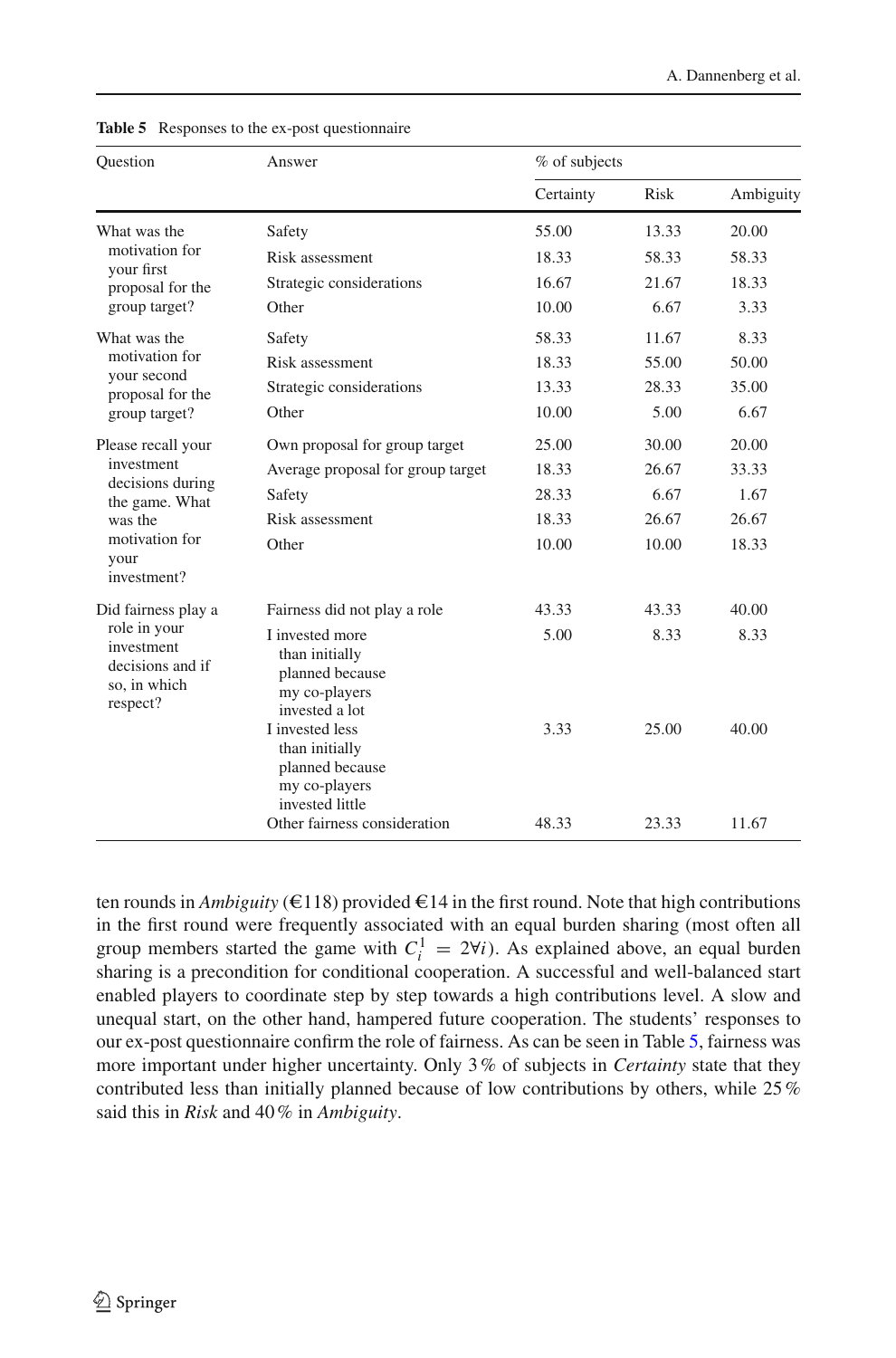#### **5 Discussion and Concluding Remarks**

It is pressing to understand collective action in the presence of uncertainties about ecological thresholds. The climate system and other natural resources involve thresholds beyond which potentially catastrophic and irreversible consequences may ensue, but the location of such thresholds and the efforts required to avoid them are highly uncertain. Although there is widespread political consensus about the need to avoid passing such thresholds, the willingness to contribute to this collective goal may be seriously affected by uncertainty. We designed an experiment involving a series of threshold public goods games to understand whether and how collective action is affected by the availability of information about the threshold. Our theoretical analysis suggests that, under certainty, the public good is likely to be provided because the certain threshold provides a strong incentive for all players to contribute. In contrast, with an uncertain threshold, contributions may depend on players' preferences. Pure payoff maximizers will contribute only small amounts, if anything, to the public good. Conditional cooperators, on the other hand, may be able to coordinate their cooperative efforts step by step towards higher contribution levels provided that enough players signal their willingness to do so early on.

Our experimental results confirm these predictions. Threshold uncertainty affected the provision of the public good negatively. Whereas all our experimental groups succeeded in preventing the public bad when the threshold was known, this result was not replicated in presence of uncertainty. Contributions were lower and much more erratic when players did not know the threshold, in particular when they faced an ambiguous threshold. This is bad news since many ecological thresholds are in fact ambiguous. Under ambiguity, proposals failed to be followed by contributions of equal magnitude. Early contributions in the first round of the game, on the other hand, turned out to be crucial for the group performance. Groups facing an ambiguous threshold often performed poorly when they started the game slowly with relatively low first round contributions. When a group happened to start the game with high and equally distributed first round contributions, it was likely to reach an overall high contribution level and to ultimately avert the collective damage. As a consequence, group performances varied widely under this high level of uncertainty. One key result of our experiment therefore is that early action becomes very important in the presence of uncertainty. Early action, as opposed to the non-binding proposals, signaled credible commitment because it implied some costs to the contributors. Although the costs incurred by contributors in the first round were relatively low, we argue that this early initiative could be perceived as diagnostic of the presence of conditional cooperators and future cooperation. This finding presents another important reason for the requirement of a fair burden sharing in international negotiations [\(Bhatti et al. 2010](#page-17-23); [Johansson-Stenman and Konow 2010](#page-17-24); [Ringius et al.](#page-18-18) [2002](#page-18-18)).

One obvious implication of our findings is that we should try to reduce the uncertainties surrounding natural thresholds. But some uncertainties are irreducible and, even with more information, they may not be resolved when new unknowns emerge. It follows that a precautionary approach to managing ecosystems may be instrumental in coping with unce[rtain threshold effects and reducing the likelihood of irreversible regime shifts \(](#page-18-19)Lade et al. [2013\)](#page-18-19). Our findings suggest that the formulation of goals, as long as they are nonbinding and costless, is not sufficient to make sure that we stay on the safe side of the threshold. Credible and well-balanced commitments seem much more important. However, our experiment has also shown that this kind of commitment cannot be taken for granted.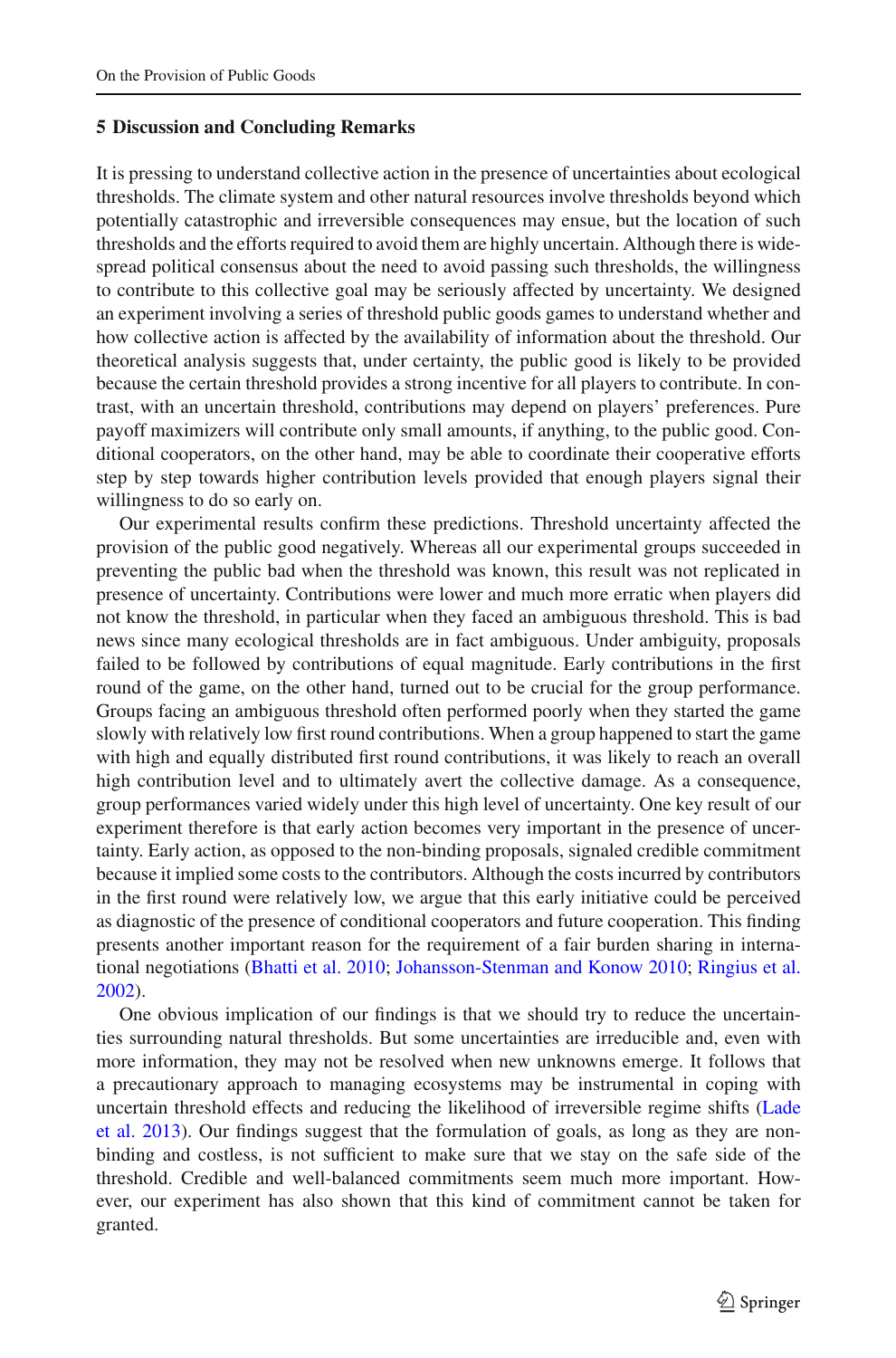For global problems like climate change, which are also characterized by a high degree of uncertainty, large scale pro-social behavior is hard to mobilize. We know from field studies and previous experimental research that pro-social behavior can be expected if groups are able to establish and enforce social norms [\(Fehr et al. 2002](#page-17-25); [Ostrom 2000\)](#page-18-20). Unfortunately, norms governing the magnitude of the global effort required to avert climate change, and the distribution of associated burdens, have not yet established. The history of climate negotiations has not been encouraging in this respect and global greenhouse gas emissions are still rising. Our results suggest that for dilemmas entrenched with uncertainty, such as climate change, overly ambitious targets may be detrimental. Rather than striving for the global firstbest solution we may have to settle on a number of second-best measures which are easier to enforce [\(Barrett 2003\)](#page-17-26). It should be a priority for research to investigate how cooperation can be helped when uncertainties cannot be reduced and social norms cannot be relied upon.

## **Appendix**

Experimental Instructions (*Risk* treatment, translated from German)

Welcome to our experiment!

1. General information

In our experiment, you can earn money. How much you earn depends on the gameplay, or more precisely on the decisions you and your fellow players make. Regardless of the gameplay, you will receive  $\epsilon_2$  for your participation. For a successful run of this experiment, it is absolutely necessary that you do not talk to other participants or do not communicate in any other way. Now read the following rules of the game carefully. If you have any questions, please give us a hand signal. It is important that you read up to the STOP sign only. Please wait when you get there, as we will give you a brief oral explanation before we continue.

2. Game rules

There are six players in the game, meaning you and five other players. Each player is faced with the same decision problem. In the beginning of the experiment, you receive a starting capital of  $\epsilon$ 40, which is credited to your personal account. During the experiment, you can use the money in your account or let it be. In the end, your current account balance is paid to you in cash. Your decisions are anonymous. For the purpose of anonymity, you will be allocated a pseudonym which will be used for the whole duration of the game. The pseudonyms are chosen from the names of moons in the Solar System (Ananke, Telesto, Despina, Japetus, Kallisto or Metis). You can see your pseudonym in the lower left corner of your display.

The experiment has exactly ten rounds. In each round, you can invest your money in order to try and prevent damage. The damage will have a considerable negative financial impact on all players. In each round of the game, all six players are asked the following question at the same time:

'How much do you want to invest to prevent damage?

You can answer with  $\epsilon_0, \epsilon_2$  or  $\epsilon_4$ . After each player has made her or his decision, the six decisions are displayed at the same time. After that, all money paid by the players is booked to a special account for damage prevention.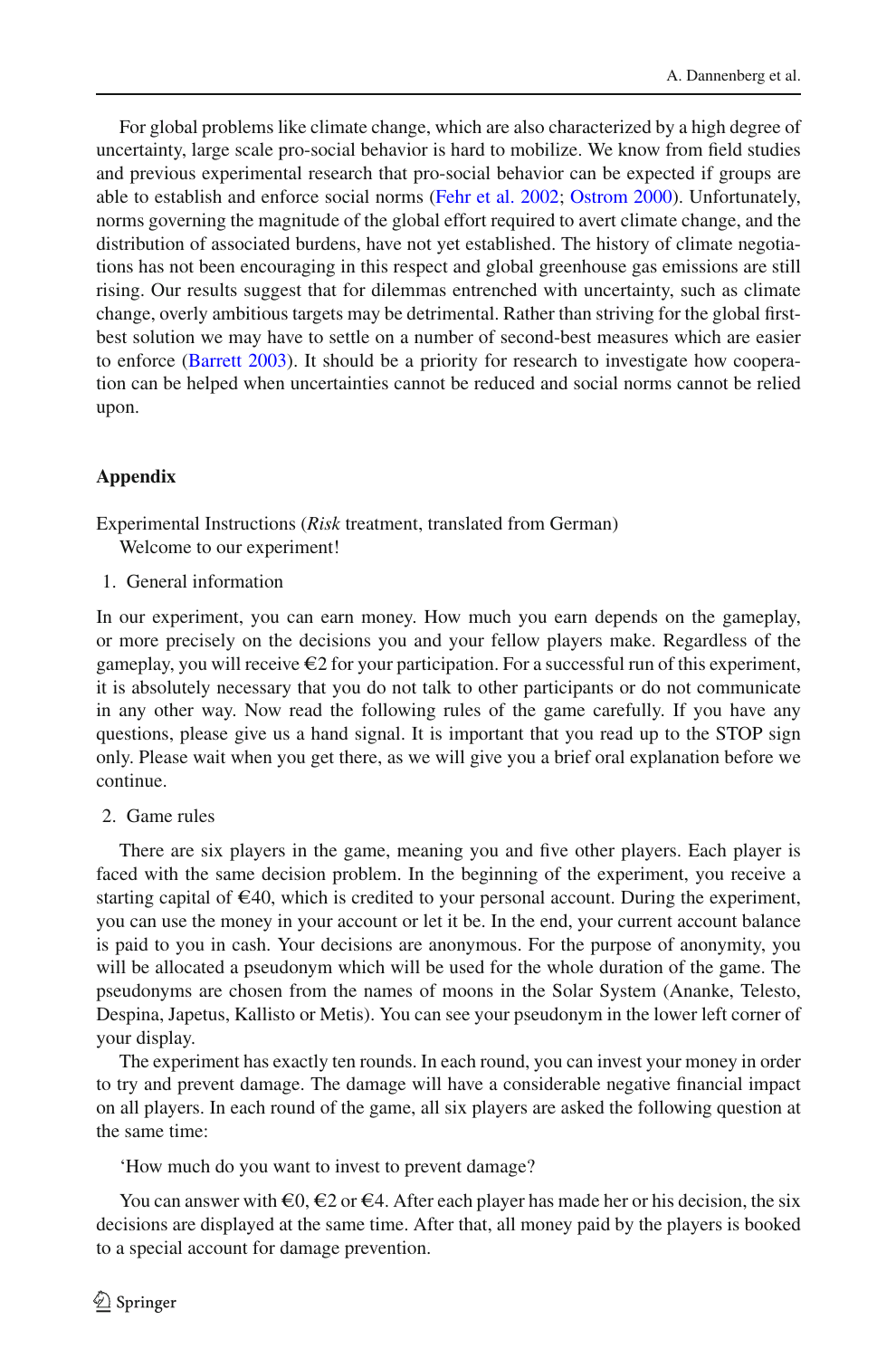At the end of the game (after exactly ten rounds), the computer calculates the total investments made by all players. If the investments have reached a certain minimum, the damage is prevented. In this case, each player is paid the money remaining in her or his account, meaning the  $\epsilon$ 40 starting capital minus the money the player has invested in preventing damage over the course of the game. However, if the total investments are lower than the minimum, the damage occurs: All players lose 90 % of the remaining money in their personal accounts. The minimum to be reached in order to prevent damage will be drawn randomly. We will draw the minimum after the game in your presence. The draw goes like this: The minimum can take the values 0, 20, 40, 60 etc. up to 240 (always in steps of 20). For each of these 13 values, a certain number of balls in different colors is put into a bag. One ball is drawn from the bag and the value shown on the ball is the minimum value for the game. The following figure shows the distribution of the different balls. There are 52 balls altogether. These balls are put into a bag, and one is drawn randomly.

| $\mathbf 0$  | 20 | 40 | 60 | 80 | 100 | 120 | 140 | 160        | 180 | 200 | 220 | (240) |
|--------------|----|----|----|----|-----|-----|-----|------------|-----|-----|-----|-------|
| $\mathbf 0$  | 20 | 40 | 60 | 80 | 100 | 120 | 140 | 160        | 180 | 200 | 220 | (240) |
| $\mathbf{0}$ | 20 | 40 | 60 | 80 | 100 | 120 | 140 | <b>160</b> | 180 | 200 | 220 | 240)  |
| $\mathbf{0}$ | 20 | 40 | 60 | 80 | 100 | 120 | 140 | 160        | 180 | 200 | 220 | 240)  |
| 0            | 20 | 40 | 60 | 80 | 100 | 120 | 140 | 160        | 180 | 200 | 220 | 240   |

For each possible value, four balls are put into a bag. The probability of being drawn is thus equal for every value and comes to  $4/52 \approx 8\%$ ). Assuming that a light blue ball with the value 100 was drawn, all players together must have invested at least  $\epsilon$ 100 in order to prevent damage. If a single player has invested, say, a total of  $\epsilon$ 10 in damage prevention after ten rounds, he or she has a credit of  $\epsilon$ 30 on his or her personal account. If the group of players as a whole has invested  $\epsilon$ 100 or more in damage prevention, the damage will not occur and this player will receive  $\epsilon$ 30 from the game. However, if the group has invested less than  $\epsilon$ 100, the damage will occur and the player will receive  $\epsilon$ 3 (10% of  $\epsilon$ 30) from the game.

Please note the following feature of the game: Before the players decide how much they want to invest into preventing damage, they exchange non-binding suggestions for their common investment goal. Each player makes a suggestion of how much the group as a whole should invest into preventing damage over the total of ten rounds. After that, the suggestions made by all players and an average value from all suggestions are shown on the monitor. After round 5, all players can make a new suggestion for the total investments to be made by the group over the ten rounds. After that, the suggestions made by each player and an average value for all suggestions are shown on the monitor.

## 3. Example

Here, you can see an example of the decisions made by the six players in one round (round 3).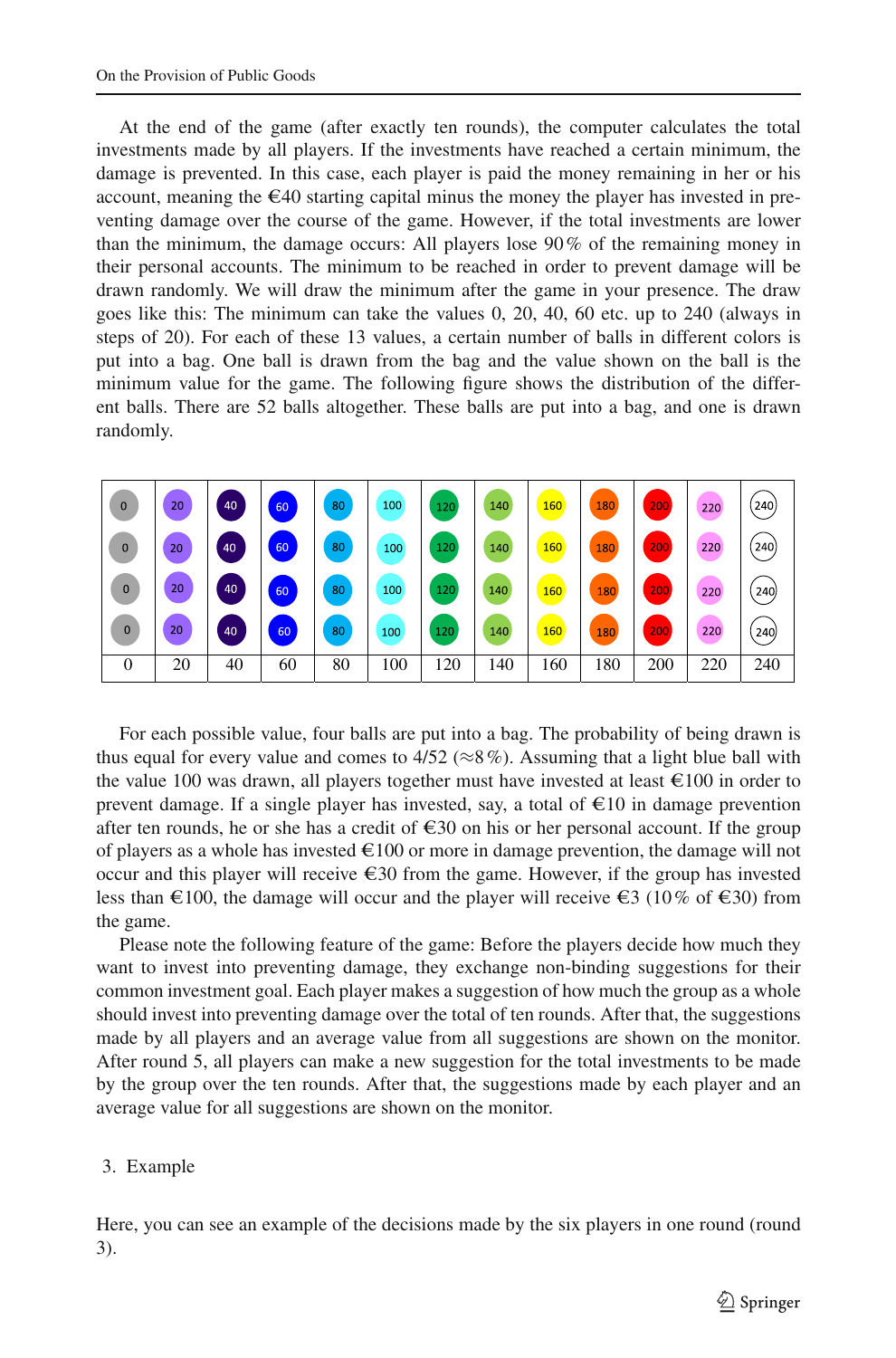| Vorschläge<br>für das Gruppenziel<br>Runden 1-10 insgesamt |     | Investitionen<br>Runden 1-3 insgesamt |                | Investitionen<br>Runde 3   |  |  |
|------------------------------------------------------------|-----|---------------------------------------|----------------|----------------------------|--|--|
| Ananke                                                     | 100 | Ananke                                | 6              | $\overline{2}$<br>Ananke   |  |  |
| <b>Telesto</b>                                             | 80  | Telesto                               | 6              | Telesto<br>4               |  |  |
| Despina                                                    | 120 | Despina                               | 4              | $\mathbf{0}$<br>Despina    |  |  |
| Japetus                                                    | 100 | Japetus                               | 10             | Japetus<br>$\overline{4}$  |  |  |
| Kallisto                                                   | 110 | Kallisto                              | $\overline{4}$ | $\overline{2}$<br>Kallisto |  |  |
| <b>Metis</b>                                               | 140 | Metis                                 | $\overline{4}$ | Metis<br>$\mathbf{0}$      |  |  |
| <b>Durchschnitt</b>                                        | 108 | Summe insgesamt                       | 34             | 12<br>Summe Runde 3        |  |  |

The right column shows the investments made in the current round (round 3). The players Ananke and Kallisto have invested  $\epsilon$ 2 each, the players Telesto and Japetus have invested  $\epsilon$ 4 each and Despina and Metis have not made any investments. In total,  $\epsilon$ 12 were invested in this round. The middle column shows the cumulative investments made by each player from the first to the current round (rounds 1–3). The players Ananke and Telesto have each invested  $\epsilon$ 6 in the first three rounds. Despina, Kallisto and Metis have each invested  $\epsilon$ 4 and Japetus has invested  $\in$  10 in the first three rounds. In total,  $\in$  34 were invested in the first three rounds.

The left column shows the suggestions made by each player as to how much the group as a whole should invest into preventing damage over the ten rounds in total. For example, Metis suggests that the group should invest  $\epsilon$ 140. The average of all suggestions is  $\epsilon$ 108. In the game, you will see this information after each round.

"STOP sign" (oral explanation of the game)

## 4. Control questions

Please answer the following control questions.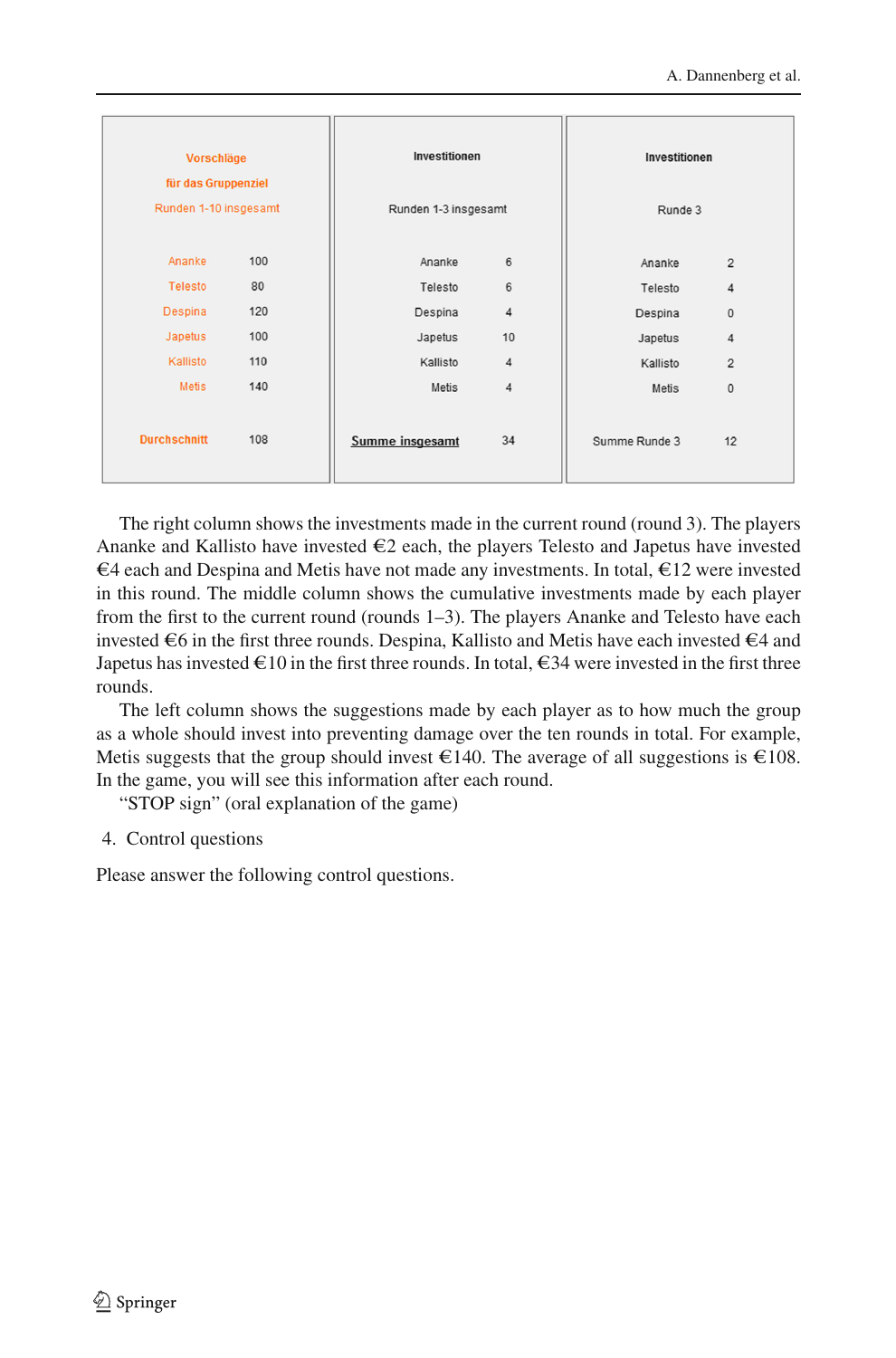| a.                                                                                                                                                                                                                                                           | How much does a player have to invest on average over the course of the ten rounds, if<br>the group was to invest $\epsilon$ 60 in total? (please tick the correct answer) |                                                                                |                                               |                                            |                                                                                                                                                                                  |  |  |  |
|--------------------------------------------------------------------------------------------------------------------------------------------------------------------------------------------------------------------------------------------------------------|----------------------------------------------------------------------------------------------------------------------------------------------------------------------------|--------------------------------------------------------------------------------|-----------------------------------------------|--------------------------------------------|----------------------------------------------------------------------------------------------------------------------------------------------------------------------------------|--|--|--|
| $O \in 10$                                                                                                                                                                                                                                                   | O $E12$                                                                                                                                                                    | O €20                                                                          | $O \epsilon 30$                               | $O \in 40$                                 | $O \in 120$                                                                                                                                                                      |  |  |  |
| b.                                                                                                                                                                                                                                                           | How much does a player have to invest on average over the course of the ten rounds, if<br>the group was to invest $E120$ in total? (please tick the correct answer)        |                                                                                |                                               |                                            |                                                                                                                                                                                  |  |  |  |
| $O \in 10$                                                                                                                                                                                                                                                   | $O \in 12$                                                                                                                                                                 | $O \epsilon 20$                                                                | $O \epsilon$ 30                               | $O$ $E40$                                  | $O \in 120$                                                                                                                                                                      |  |  |  |
| c.                                                                                                                                                                                                                                                           | How much does a player have to invest on average over the course of the ten rounds, if<br>the group was to invest $E$ 180 in total? (please tick the correct answer)       |                                                                                |                                               |                                            |                                                                                                                                                                                  |  |  |  |
| $O \in 10$                                                                                                                                                                                                                                                   | O $\epsilon$ 12                                                                                                                                                            | $O \epsilon 20$                                                                | $O \epsilon$ 30                               | $O \epsilon 40$                            | $O \in 12$                                                                                                                                                                       |  |  |  |
| d.                                                                                                                                                                                                                                                           |                                                                                                                                                                            | the group was to invest $E$ 240 in total? (please tick the correct answer)     |                                               |                                            | How much does a player have to invest on average over the course of the ten rounds, if                                                                                           |  |  |  |
| $O \in 10$                                                                                                                                                                                                                                                   | $O \in 12$                                                                                                                                                                 | $O \epsilon 20$                                                                | $O \epsilon 30$                               | $O \epsilon 40$                            | $O \in 120$                                                                                                                                                                      |  |  |  |
| e.                                                                                                                                                                                                                                                           |                                                                                                                                                                            | have invested $E16$ in total. How much cash do you get in the end of the game? |                                               |                                            | Assume that the group has invested the minimum to prevent damage, and that you                                                                                                   |  |  |  |
|                                                                                                                                                                                                                                                              | I get $\epsilon$ ________.                                                                                                                                                 |                                                                                |                                               |                                            |                                                                                                                                                                                  |  |  |  |
| f.                                                                                                                                                                                                                                                           |                                                                                                                                                                            | Japetus have in their personal accounts after round 3?                         |                                               |                                            | Take a look at the table in part 3 of the instructions. How much money do Despina and                                                                                            |  |  |  |
|                                                                                                                                                                                                                                                              |                                                                                                                                                                            | Despina has $\epsilon$ in her/his account.                                     |                                               | Japetus has $\epsilon$ in her/his account. |                                                                                                                                                                                  |  |  |  |
| g.                                                                                                                                                                                                                                                           |                                                                                                                                                                            |                                                                                |                                               |                                            | Assume that you have invested a total of $\epsilon$ 20 over the ten rounds and the minimum<br>investment value was not reached. How much cash do you get at the end of the game? |  |  |  |
| $O \in 0$                                                                                                                                                                                                                                                    | $O \epsilon 2$                                                                                                                                                             | $O \epsilon$ 4                                                                 | O €6                                          | $O \in 8$                                  | $O \epsilon 20$                                                                                                                                                                  |  |  |  |
| h.                                                                                                                                                                                                                                                           |                                                                                                                                                                            | equal $\epsilon$ 0? (please tick the correct answer)                           |                                               |                                            | What is the probability of the minimum investment value to prevent damage being                                                                                                  |  |  |  |
|                                                                                                                                                                                                                                                              | $Q(0/49) = 0\%)$                                                                                                                                                           | O 1/49 ( $\approx$ 2\%)                                                        | O 4/49 ( $\approx 8\%$ )                      |                                            | O 7/49 ( $\approx$ 14%)                                                                                                                                                          |  |  |  |
| $\mathbf{1}$ .                                                                                                                                                                                                                                               |                                                                                                                                                                            | equal $E240$ ? (please tick the correct answer)                                |                                               |                                            | What is the probability of the minimum investment value to prevent damage being                                                                                                  |  |  |  |
|                                                                                                                                                                                                                                                              | $O(0/49) = 0\%)$                                                                                                                                                           | O 1/49 ( $\approx$ 2\%)                                                        | O 4/49 ( $\approx 8\%$ )                      |                                            | O 7/49 ( $\approx$ 14%)                                                                                                                                                          |  |  |  |
| j.                                                                                                                                                                                                                                                           | What is the probability of the minimum investment value to prevent damage being less<br>or equal $E120$ ? (please tick the correct answer)                                 |                                                                                |                                               |                                            |                                                                                                                                                                                  |  |  |  |
|                                                                                                                                                                                                                                                              | O $0/49 (= 0\%)$                                                                                                                                                           | O 28/49 ( $\approx$ 57%)                                                       | $Q$ 43/49 ( $\approx$ 88%) $Q$ 49/49 (= 100%) |                                            |                                                                                                                                                                                  |  |  |  |
| What is the probability of the minimum investment value to prevent damage being less<br>k.<br>or equal $\epsilon$ 180? (please tick the correct answer)                                                                                                      |                                                                                                                                                                            |                                                                                |                                               |                                            |                                                                                                                                                                                  |  |  |  |
|                                                                                                                                                                                                                                                              | $O$ 0/49 (= 0%)                                                                                                                                                            | O 28/49 ( $\approx$ 57%)                                                       | O 43/49 ( $\approx$ 88%)                      |                                            | $Q$ 49/49 (= 100%)                                                                                                                                                               |  |  |  |
| Assume that the group has invested a total of $\epsilon$ 100 over the ten rounds. The draw<br>l.<br>shows that the minimum total investment value to avoid damage is $\epsilon$ 160. Does the damage<br>occur in this case? (please tick the correct answer) |                                                                                                                                                                            |                                                                                |                                               |                                            |                                                                                                                                                                                  |  |  |  |
|                                                                                                                                                                                                                                                              | O Yes O No                                                                                                                                                                 |                                                                                |                                               |                                            |                                                                                                                                                                                  |  |  |  |
| Assume that the group has invested a total of $\epsilon$ 80 over the ten rounds. The draw shows<br>m.<br>that the minimum total investment value to avoid damage is $\epsilon$ 20. Does the damage occur in                                                  |                                                                                                                                                                            |                                                                                |                                               |                                            |                                                                                                                                                                                  |  |  |  |

this case? (please tick the correct answer)

O Yes O No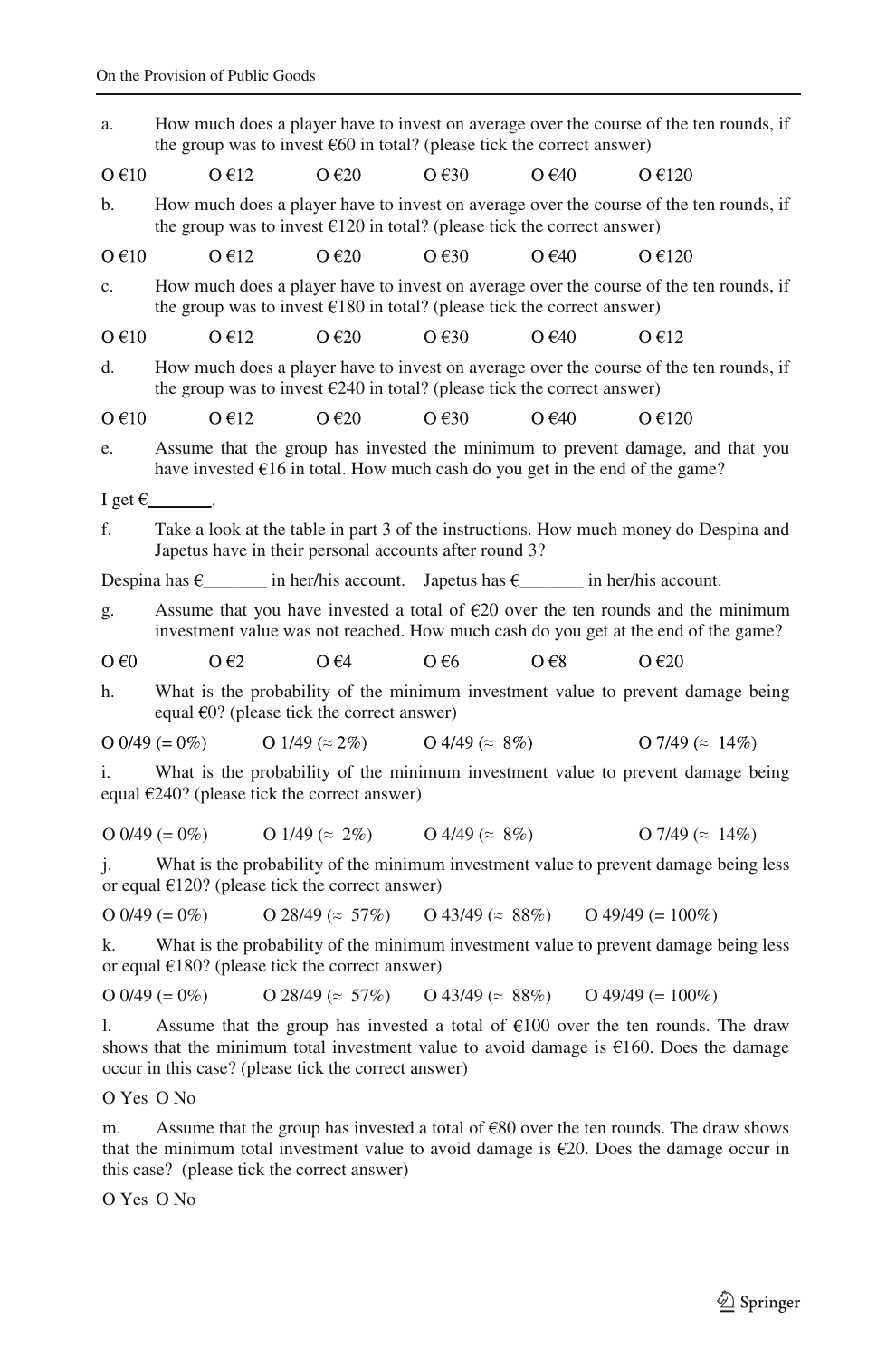Please give us a hand signal after you have answered all control questions. We will come to you and check the answers. The game will begin after we have checked the answers of all players and answered any questions you may have. Good luck!

#### **References**

- <span id="page-17-1"></span>Alley RB, Marotzke J, Nordhaus WD, Overpeck JT, Peteet DM, Pielke RA Jr, Pierrehumbert RT, Rhines PB, Stocker TF, Talley LD, Wallace JM (2003) Abrupt climate change. Science 299(5615):2005–2010
- <span id="page-17-13"></span>Alpizar F, Carlsson F, Naranjo MA (2011) The effect of ambiguous risk, and coordination of farmers' adaptation to climate change—a framed field experiment. Ecol Econ 70:2317–2326
- <span id="page-17-5"></span>Au W (2004) Criticality and environmental uncertainty in step-level public goods dilemmas. Group Dyn Theory Res Pract 8(1):40–61
- <span id="page-17-3"></span>Bagnoli M, Lipman BL (1989) Provision of public goods: fully implementing the core through private contributions. Rev Econ Stud 56(4):583–601
- <span id="page-17-17"></span>Balliet D (2010) Communication and cooperation in social dilemmas: a meta-analytic review. J Confl Resolut 54(1):39–57
- <span id="page-17-0"></span>Barnosky AD, Hadly EA, Bascompte J, Berlow EL, Brown JH, Fortelius M, Getz WM, Harte J, Hastings A, Marquet PA, Martinez ND, Mooers A, Roopnarine P, Vermeij G, Williams JW, Gillespie R, Kitzes J, Marshall C, Matzke N, Mindell DP, Revilla E, Smith AB (2012) Approaching a state shift in Earth's biosphere. Nature 486:52–58
- <span id="page-17-26"></span>Barrett S (2003) Environment and statecraft. University Press, Oxford
- <span id="page-17-4"></span>Barrett S (2013) Climate treaties and approaching catastrophes. J Environ Econ Manag 66(2):235–250
- <span id="page-17-9"></span>Barrett S, Dannenberg A (2012) Climate negotiations under scientific uncertainty. Proc Natl Acad Sci 109(43):17372–17376
- <span id="page-17-10"></span>Barrett S, Dannenberg A (2014) Sensitivity of collective action to uncertainty about climate tipping points. Nat Clim Change 4:36–39
- <span id="page-17-23"></span>Bhatti Y, Lindskow K, Pedersen LH (2010) Burden-sharing and global climate negotiations: the cas of the Kyoto protocol. Clim Policy 10(2):131–147
- <span id="page-17-12"></span>Camerer C, Weber M (1992) Recent developments in modeling preferences: uncertainty and ambiguity. J Risk Uncertain 5(4):325–370
- <span id="page-17-22"></span>Chen XP, Komorita SS (1994) The effects of communication and commitment in a public goods social dilemma. Organ Behav Hum Decis Process 60:367–386
- <span id="page-17-20"></span>Chow CC, Sarin RK (2002) Known, unknown, and unknowable uncertainties. Theory Decis 52(2):127–138
- <span id="page-17-2"></span>Croson R, Marks M (2000) Step returns in threshold public goods: a meta- and experimental analysis. Exp Econ 2(3):239–259
- <span id="page-17-16"></span>Di Mauro C, Maffioletti A (2004) Attitudes to risk and attitudes to uncertainty: experimental evidence. Appl Econ 36(4):357–372
- <span id="page-17-11"></span>Ellsberg D (1961) Risk, ambiguity, and the savage axioms. Q J Econ 75(4):643–669
- <span id="page-17-25"></span>Fehr E, Fischbacher U, Gächter S (2002) Strong reciprocity, human cooperation, and the enforcement of social norms. Hum Nat 13(1):1–25
- <span id="page-17-18"></span>Fischbacher U (2007) Z-tree: Zurich toolbox for ready-made economic experiments. Exp Econ 10(2):171–178
- <span id="page-17-21"></span>Fischbacher U, Gächter S, Fehr E (2001) Are people conditionally cooperative? Evidence from a public goods experiment. Econ Lett 71:397–404
- <span id="page-17-8"></span>Gangadharan L, Nemes V (2009) Experimental analysis of risk and uncertainty in provisioning private and public goods. Econ Inq 47(1):146–164
- <span id="page-17-6"></span>Gustafsson M, Biel A, Gärling T (1999) Outcome-desirability in resource management problems. Think Reason 5(4):327–337
- <span id="page-17-7"></span>Gustafsson M, Biel A, Gärling T (2000) Egoism bias in social dilemmas with resource uncertainty. Group Process Intergroup Relat 3:351–365
- <span id="page-17-14"></span>Hasson R, Löfgren A, Visser M (2010) Climate change in a public goods game: investment decision in mitigation versus adaptation. Ecol Econ 70:331–338
- <span id="page-17-15"></span>Hasson R, Löfgren A, Visser M (2012) Treatment effects of climate change risk on mitigation and adaptation behaviour in an experimental setting. S Afr J Econ 80(3):415–430
- <span id="page-17-19"></span>Hey JD, Lotito G, Maffioletti A (2010) The descriptive and predictive adequacy of theories of decision making under uncertainty/ambiguity. J Risk Uncertain 41:81–111
- <span id="page-17-24"></span>Johansson-Stenman O, Konow J (2010) Fair air: distributive justice and environmental economics. Environ Resour Econ 46:147–166